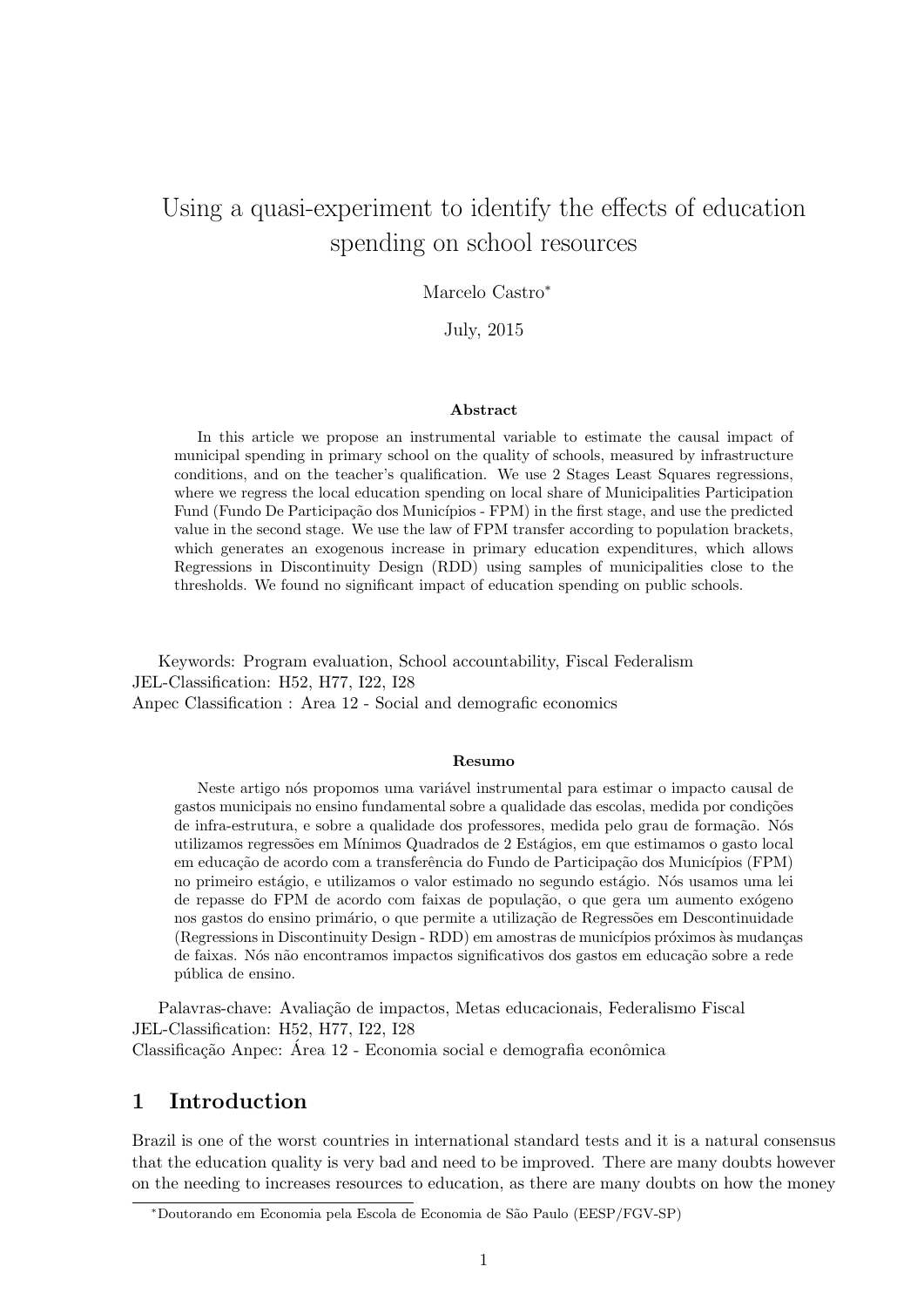is spent. Many studies that try to measure the effects of increasing education spending on its quality and on schools and teachers, but in general it is difficult to make a causal interpretation from education spending impacts. The primary public education in Brazil is financed in various ways. The vast majority of schools that level are held by municipalities, so that they are funded through the budget of the municipalities, either through taxes and local taxes, or through transfers from other federate entities, such as the Municipalities' Participation Fund (FPM).

We want to asses this important question of public spending accountability using a quasi-experiment in a Regression Discontinuity Design (RDD), answering whether increasing education spending improve the quality of education analyzing the supply side of education, that is, schools and teachers' conditions. The legal rule of distribution of the FPM provides a sudden variation of the transfer at certain population distribution thresholds. We estimate the impact of this change, considered exogenous in the vicinity of the thresholds, on the quality of education. We guarantee the causal identification through the Regression Discontinuity Design - RDD.

Betts (1996) analyze many empirical evidences for USA and does not find a consensus for school spending on student learning. According to the author, this indicates that part of the expenditures may not impact on teaching quality, as teachers and school employee's wages, because of the great power of the syndicates. Also, there is not a consensus in the literature about the impacts of education spending on school quality. Menezes-Filho, N., Pazello, E. T. (2004) find no significant impact of the primary education spending on learning in the fourth and eighth grades of primary education, unless for cities with greatest scores in the fourth grade. Rocha et al (2013) finds inefficiency in the education spending among Brazilian municipalities. The authors estimate an waste of resources varying from  $40,1\%$  a  $47,3\%$  when they assume, respectively, variable and constant return to scale.

Litschig, S. (2008) uses RDD and the same population discontinuity to analyze the effects of FPM on education in the years 1982-1985, when the rule was a bit different from the present. From the 1980 and 1981 census, along with information on municipal finances, the author estimated a positive effect on literacy rate and years of schooling. The author argues that greater budgetary revenues could result in higher quality education by directly increasing spending in education, but also through the spending externality in areas such as health, early childhood education and transport - which may impact on the learning ability of students and therefore on the final quality of education. Thus, the increase in transfers can impact on various social areas social spending other than education, so it is not possible to identify the channel that FPM impacts on education learning, measured by standardized tests.

Many papers have found significant impacts of FPM on local education spending (Litschig, 2008; Castro and Regatieri, 2014; Castro et al, 2015, Arvate et al, 2015, Brollo et al, 2013). Also Castro and Regatieri (2014a) use the FPM population discontinuities and find an impact of FPM on spending in education functions, health, urban planning and transport between 2005 and 2011. The conclusion is that the FPM generates strong impact on budgetary expenditure of municipalities with up to 30,000 inhabitants, especially in the education function and sub-function primary school. After education, the role that more has increased spending is health, especially the Sub basic care. These spending on primary care in health can have a strong effect on families and cognitive ability of children.

Castro and Regatieri (2014b) show that there is a positive impact of per capita FPM on municipal cognitive education, measured by the index of primary school quality, the IDEB (Índice de Desenvolvimento da Educação Básica, in Portuguese) - composed by the municipal schools pass rate and the students' score in a proficiency exam. There is a strong effect on the approval rate, especially in the second grade, which was the former first until 2008. The authors could not identify to what extent the quality of education, according to standardized tests and pass rates, is due to increased spending on education, or other functions of municipal expenditures. Cognitive ability depends on factors associated with students' families and schools. Through health spending, for example, the government can directly improve the living conditions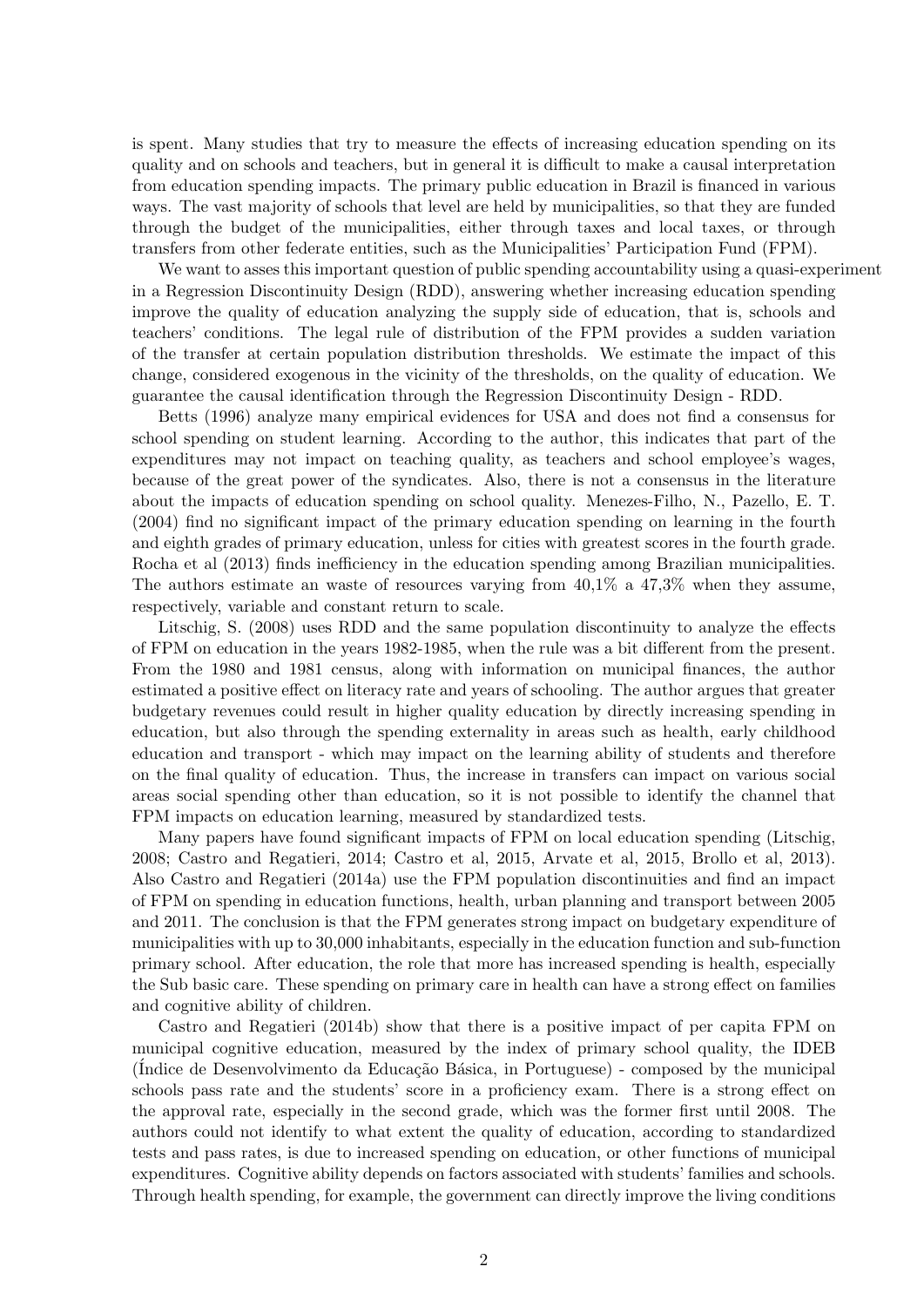of students, which may have an impact on learning. Transport costs can reduce the cost of going to school and reduce evasion. On the other hand, spending on education can improve the infrastructure conditions and teachers of public schools, improving the quality of teaching.

We use the fact that many authors have found a significant impact of FPM on education spending in a first stage regression, and we use the fitted values in a second stage to measure the impacts on school infrastructure and teachers conditions. In this way, we solve the identification issue in the literature that looks for measuring the impacts of education spending. Also, we try to answer if education spending is one of the factors that is driving the FPM impacts on education, which may occur due to education public goods and teachers qualification and motivation. If education spending is not impacting on school resources or teachers quality, there is no reason to believe that education spending impacts on education quality, measured by test score or passing rates.

# 2 Dados

We use data from local expenditures and FPM share of municipalities with up to 30,000 inhabitants in the years 2007, 2008 and 2009, released by the Treasury Secretariat of federal government from the city hall declarations. The values in reais were update to january, 2014, using the official inflation index (Indice de Preços ao Consumidor Amplo -  $IPCA$ ).

Information about schools conditions and teachers teaching municipal public was collected from the school census survey conducted annually by the Ministry of Education in all public schools in the country. We collect variables on physical characteristics of schools, those relating to school infrastructure, such as the presence of library, laboratories, gym, and access to the sewage, water, internet and light systems. It is also possible to know if the classes take place in school own building, as well as information on the teaching staff of the school, as the number of teachers and the proportion of those who attended higher education, bachelor's or master's degree. We then calculate the mean values of these variables by all cities with less than 30,000 inhabitants.

Figure 1 shows the evolution of some items of municipal budget spending over municipalities with different populations. The curves were estimated by a local polynomial regression using per capita values:

### [Figure 1 ]

Figure 2 shows the distribution of the estimated number of pupils per teacher according to the municipality's population. Smaller municipalities have classrooms with fewer students and fewer students for each teacher, but the variation among cities are not greater than 30%. Municipalities with about 5,000 inhabitants have about 6 students per teacher on average, while in municipalities with 30,000 inhabitants are almost 8 students per teacher.

### [Figure 2 ]

Figure 3 shows the distribution of variables about primary elementary school schools and teachers' conditions. We analyzed the proportion of schools that have sewage, water supply, garbage collection, internet, libraries, sport courts, computer labs, as well as the proportion of teachers who attended undergraduate and higher education. Most schools operate in own buildings schools, as well as have some sewer collection system, but less than 30% have computer labs and less than 40% of these labs has Internet access. The figure shows little variation, on average, in the quality of schools infrastructure and teachers condition in municipalities with up to 30,000 inhabitants.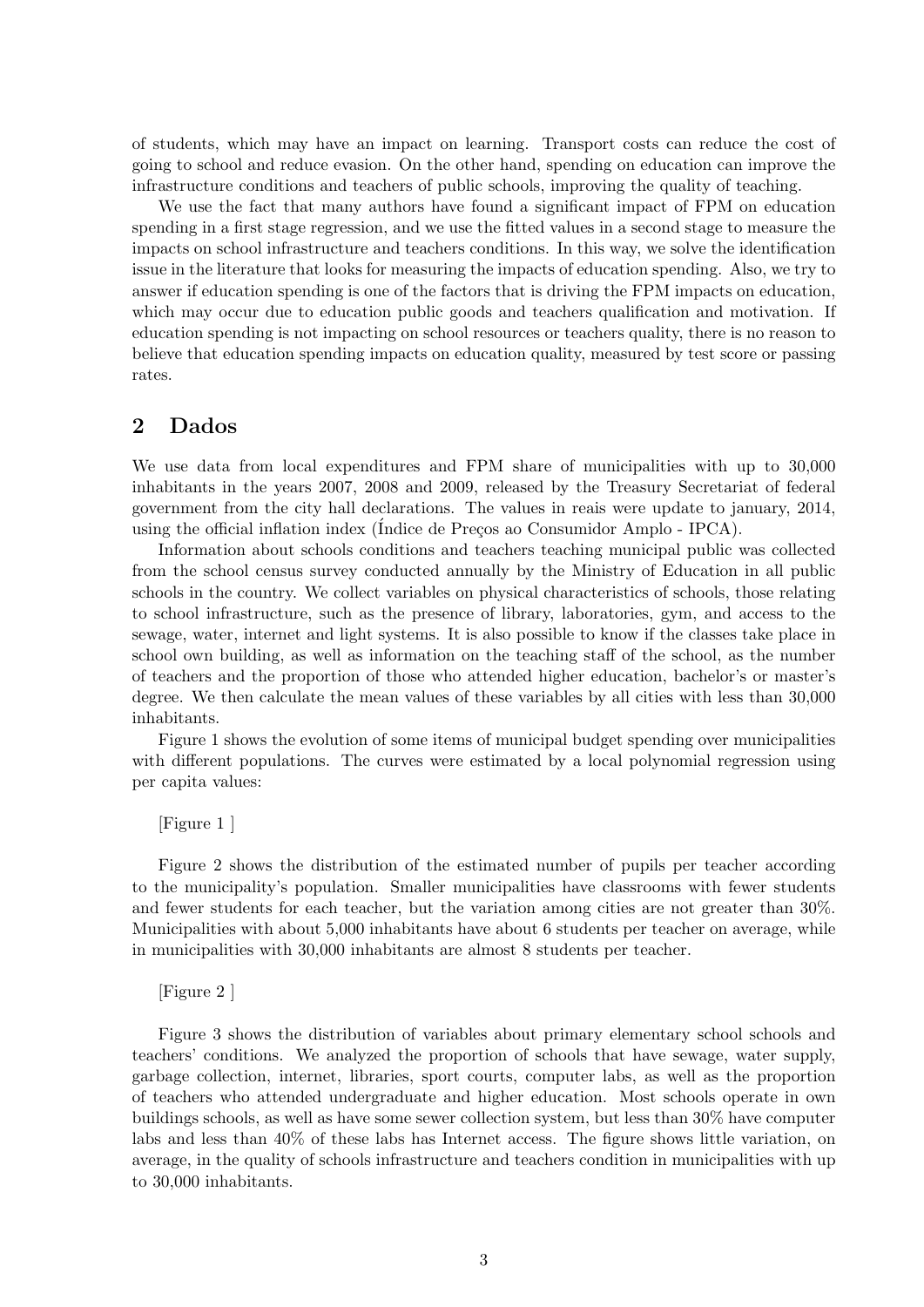[Figure 3 ]

# 3 Empirical strategy

Our identification methodology relies heavily on the literature that uses RDD to estimate FPM impacts, like Listchig (2012), Brollo (2013), Arvate et al (2015) and Castro et al (2015). The main difference is that these authors estimate the impacts of per capita FPM due to the theoretical FPM, the value that should be transferred strictly according to the law. This is important because the FPM values are declared by the mayors, and so the first stage regression is important to avoid error declaration bias. In the second stage, the literature estimate FPM fitted values on education outcomes (Liscthig, 2008), education public goods (Gadenne, 2012) corruption (Brollo, 2013), local budget expenditures (Arvate, 2015) and neighboring cities expenditures (Castro et al, 2015).

Our contribution is to use the local education spending as the dependent variable in the first stage, using theoretical FPM as instrument, and we take the fitted values in the second stage. So, we can estimate the direct effect of education spending on education public goods, measured by schools resources and teachers qualification, that is, we estimate the effect of education spending on public education quality, measured in the supply side of education achievement.

The estimation relies on the exogenous FPM population thresholds. RDD estimates relies on the limit distribution of potential variables near the thresholds - we consider that all relevant variables follow continuous distribution in the vicinity of the thresholds, except the per capita transferred FPM. In this way, we expect that any discontinuous variation in the dependent variable in this regions should be caused by FPM variation. The manipulation possibilities are very reduced, as FPM distribution is done automatically monthly, according to the local population estimates released by IBGE. A careful explanation of the hypothesis validity for RDD estimates in the case of FPM impacts can be find in Castro et al (2015).

The population brackets are not the only rule for FPM distribution. It depends also on the total amount destined to FPM in Brazil, which is 23,5% do Imposto de Renda e do Imposto sobre Produtos Industrializados arrecados pela União, the state coefficient, tabulated by law, and the Financial Reducer when it is applied. This last formula was created in Complementary Law n 91, in 2007, and was applied until 2007 to a share of municipalities that lost population in the 90's. For this cities, previous year population coefficient, based on IBGE estimates, was progressively implemented, and the amount that was transferred was reduced until its convergence to the annual estimates.

We calculate the total FPM amount that should be transferred to municipalities strictly according to the law, which we call theoretical FPM. We use a 2 Stage Least Square 2SLS) Regression to correct in the first stage the declared FPM error bias, using theoretical in place of declared, and explore the exogenous FPM variation near the thresholds. As explained in Angrist and Lavy (1999), RDD can be consistently generated using 2SLS.

We can write the first stage regression as fitting the equation:

# $S_{it} = \beta_0 + \beta_1 FPM theoretical_{it} + \beta_2 pop_{it} + \beta_3 pop_{it}^2 + v_{it}$

In which  $i_t$  is the city i spending in primary education in year t and  $FPM theoretical_{it}$  is the theoretical FPM that have been transferred. Local population and its quadratic term are added as control. In the second stage we estimate the impacts of  $S^*$ , the education spending fitted values in the first stage, on the education resources,  $Q_{it}$ , fitting the regression:

 $Q_{it} = \alpha_0 + \tau S_{it}^* + \alpha_1 p o p_{it} + \alpha_2 p o p_{it}^2 +_{it} + u_{it}$ 

The regressions are made using data of municipalities with 500 inhabitants to more and less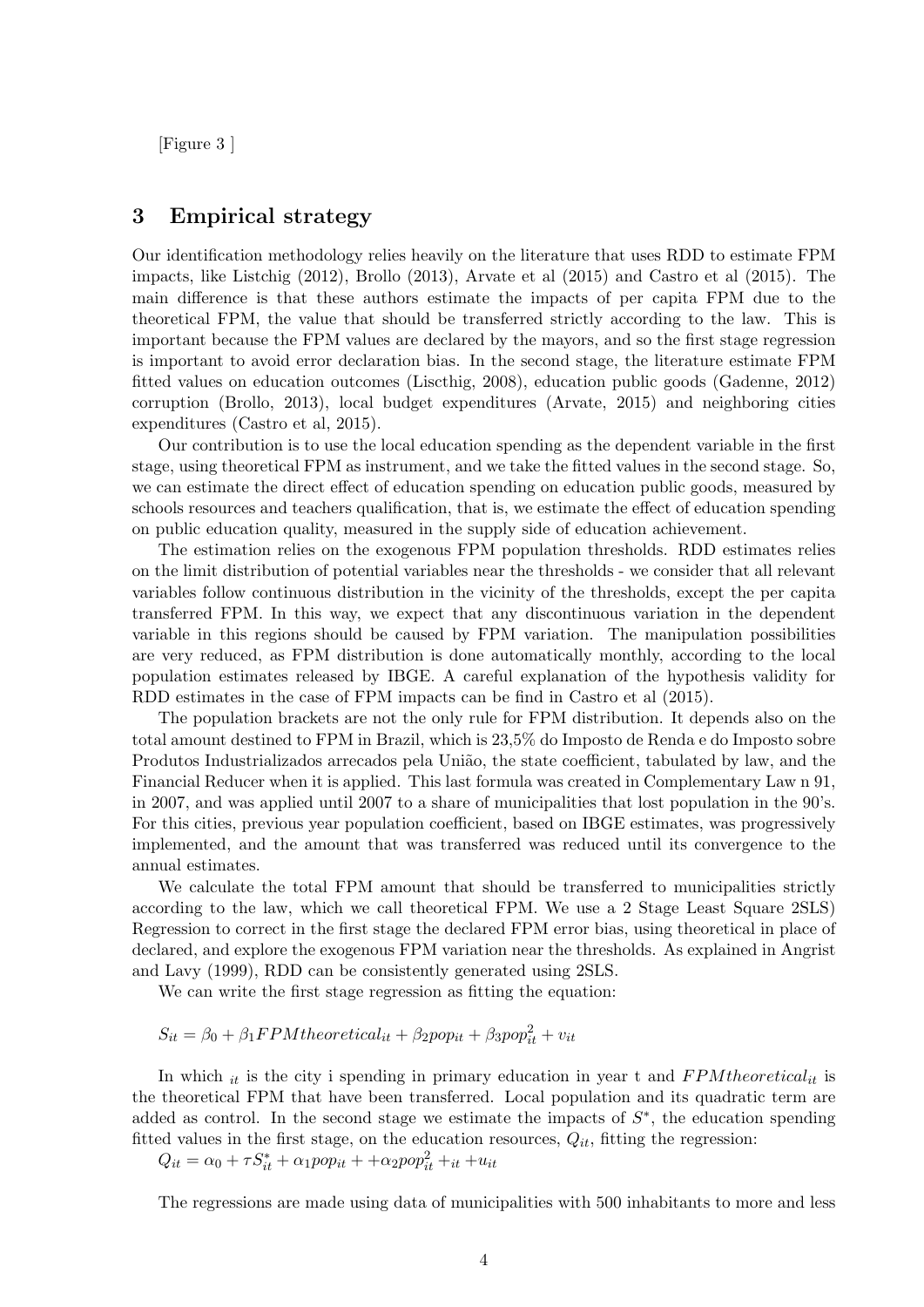than the FPM populations. We also explore the panel of cities along the years to control for Fixed Effect on the city level, that is, we control for all variables that could bias the results and are invariant on time (Wooldrigde, 2002). We also present estimate of Fixed Effec and 2SLS for all the data, following Angrist and Lavy (1999) approach. RDD is a local linear regression, so the estimated effects have strong internal validity to explain the results near the thresholds, but it is hard to extrapolate the results to all the data. Nevertheless, we use the 4 different population thresholds in cities with less than 30,000 inhabitants to analyze the impact variation to cities with different populations sizes.

# 4 RDD hypothesis verification

The main hypothesis for RDD is that the treatment (per capita FPM) varies exousgenouly near the forcing variable thresholds. Figure 1 shows the jumps in transferred FPM at the population thresholds, creating "steps" in FPM distribution, which shows that the forcing variable has the desired effect<sup>1</sup>.

[Figure 4]

In figure 5, we estimate the city per capita FPM on the left and on the right separately, using local polynomial regression, and we see strong impacts of population rule in the regions near the thresholds. The effects are not the same at all the thresholds and are not binary, as population brackets are not the only rule for FPM distribution - as the state and total national amount.

[Figure 5]

## 5 Results

### 5.1 FPM impacts on education spending

We present in Table 1 the RDD estimates of per capita FPM on education spending, separate by spending on childhood, primary, high school, professional and graduate education. The impacts are more close to Castro e Regatieri (2014a), but similar impacts were found in Arvate et al (2015) and Castro et al (2015). These authors find an overall significant impact on local budget spending, specially on education and health.

Column 1 of Table 1 shows a significant impact of FPM on education spending of at least 80 cents to each 1 real transferred This impact is 1.4 real at threshold 4. Most of this extra spending is done on primary education, which varies from 0.6 to 1.06 reais, followed by childhood education, 0.10 to 0.18 reais.

[Table 1]

We estimate next the impacts of primary education on schools and teachers conditions, using the FPM as instrument. The correlations between per capita FPM and primary education are also strong when we use OLS regressions. All the spending in primary schools, investment or current spending, such teachers' wages, are computed as primary education spending, so any shock in schools and teachers conditions near the FPM population thresholds must be due the extra primary education and the extra FPM.

<sup>&</sup>lt;sup>1</sup>We exclude cities that receive extreme values of per capita FPM, that is, more than 2,000 reais.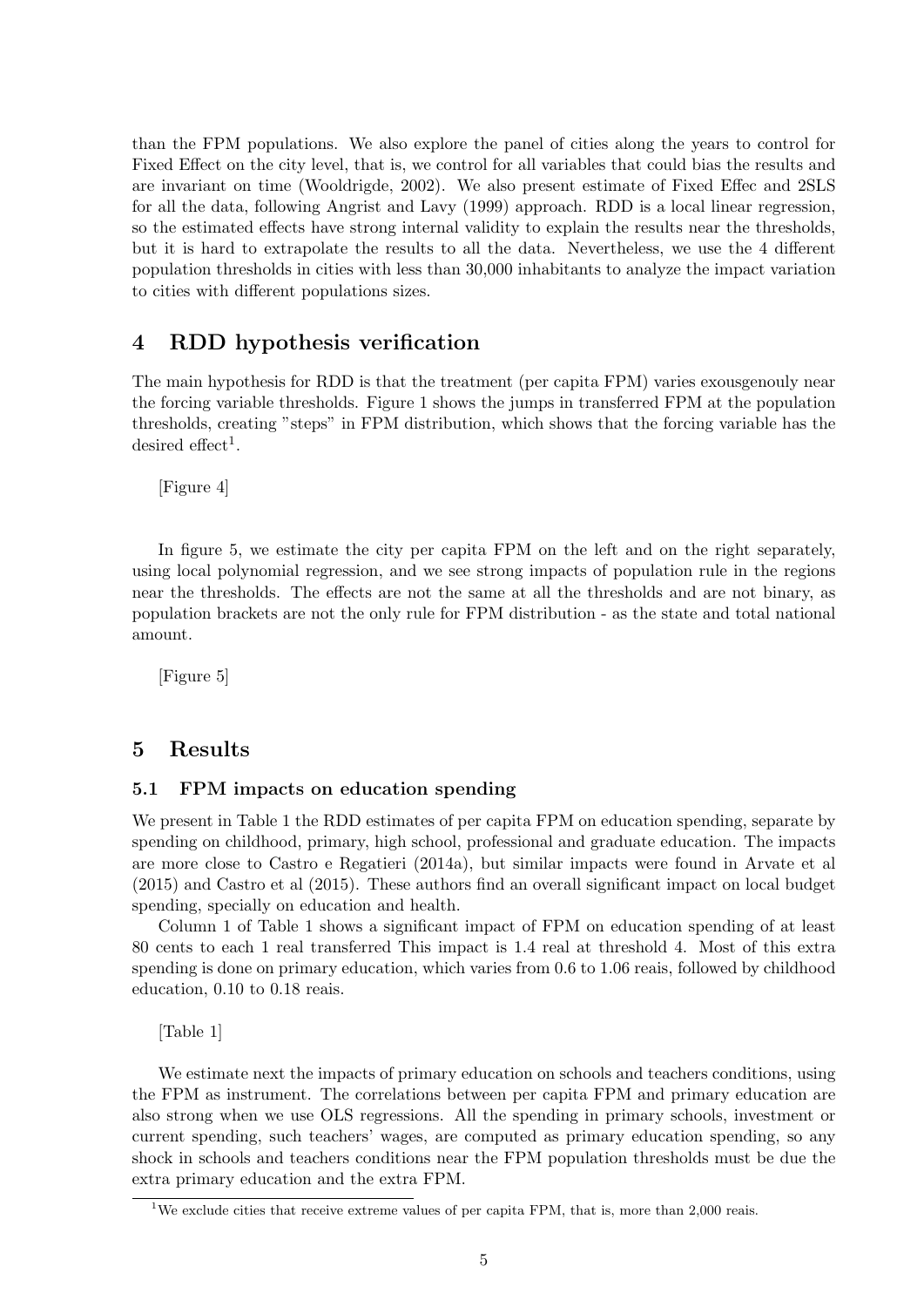In this way, we want to analyze if the education spending increases the quality of teaching offered by the public system. Castro e Regatieri (2014b) find significant impacts of FPM on cognitive abilities measured by a standardized test, the IDEB, but it is not clear if the impacts are due to education spending. Health expenditures, for example, can spillover in education while improving students' health conditions and learning capacity. If we find impacts of education spending on school conditions should be a sign that the education spending is an important channel in which FPM affects education, whereas if we find no impact should be a sign that another kinds of spending, such as health, must be driving the measured education variation.

# 5.2 Primary education impacts on schools resources in cities with up to 30,000 inhabitants

Table 2 presents OLS estimates using all the cities with up to 30,000 inhabitants. We use the logarithm of the primary education spending in each city to measure the impact of schools and teachers conditions. The results do not have the expected signal in general. In the first group of regressions, spending on primary education is associated with lower coverage of sewage systems, electricity and garbage collection in the public network schools. In addition, the middle part shows that there seems to be a decrease in the percentage of schools with sports facilities, libraries, televisions, computers, internet and bathrooms in the inner area of the school. Finally, there seems to be increase in the number of students per teacher and a fall of teachers' qualification level. One hypothesis is that there is a negative correlation between per capita spending on education and municipality size, and larger municipalities have better conditions and scale to invest in schools.

[Table 2]

Table 3 shows the effects of spending on primary education on the quality of schools using fixed effects regressions. Thus, we estimate the average change of the schools' characteristics from one year to another due to variations in education spending in the period. The method eliminates variables that can lead to a bias in the estimation and which are fixed in the period considered, such as geographical conditions and population size (Wooldrigde, 2002).

Most impacts are not significant or have a small magnitude, but generally have the expected signal. The effect on the physical characteristics of schools are small or non-existent, but there is a significant effect on education spending on the number of students per teacher: a reduction of almost 3 students for each 10% increase in education spending.

[Table 3]

The latest specification using all population in smaller municipalities than 30 thousand inhabitants will be done using instrumental variables - we consider spending on education induced by transferring funds via FPM. The regression will be done by Minimum Squares 2 Stages (2SLS), and the first stage corresponds to the estimates of expenditure in higher education due to the theoretical rule of distribution of the FPM.

Table 4 shows that the overall results are significant and have the expected signs. The increase of  $1\%$  in spending on primary education increase by 5 % the proportion of the network that provides power in 20% to 87% the proportion of schools that collect sewage and garbage respectively. There is also an increase of 68%, 66 % to 74% in proportion to network computer labs, sports facilities and libraries.

[Table 4]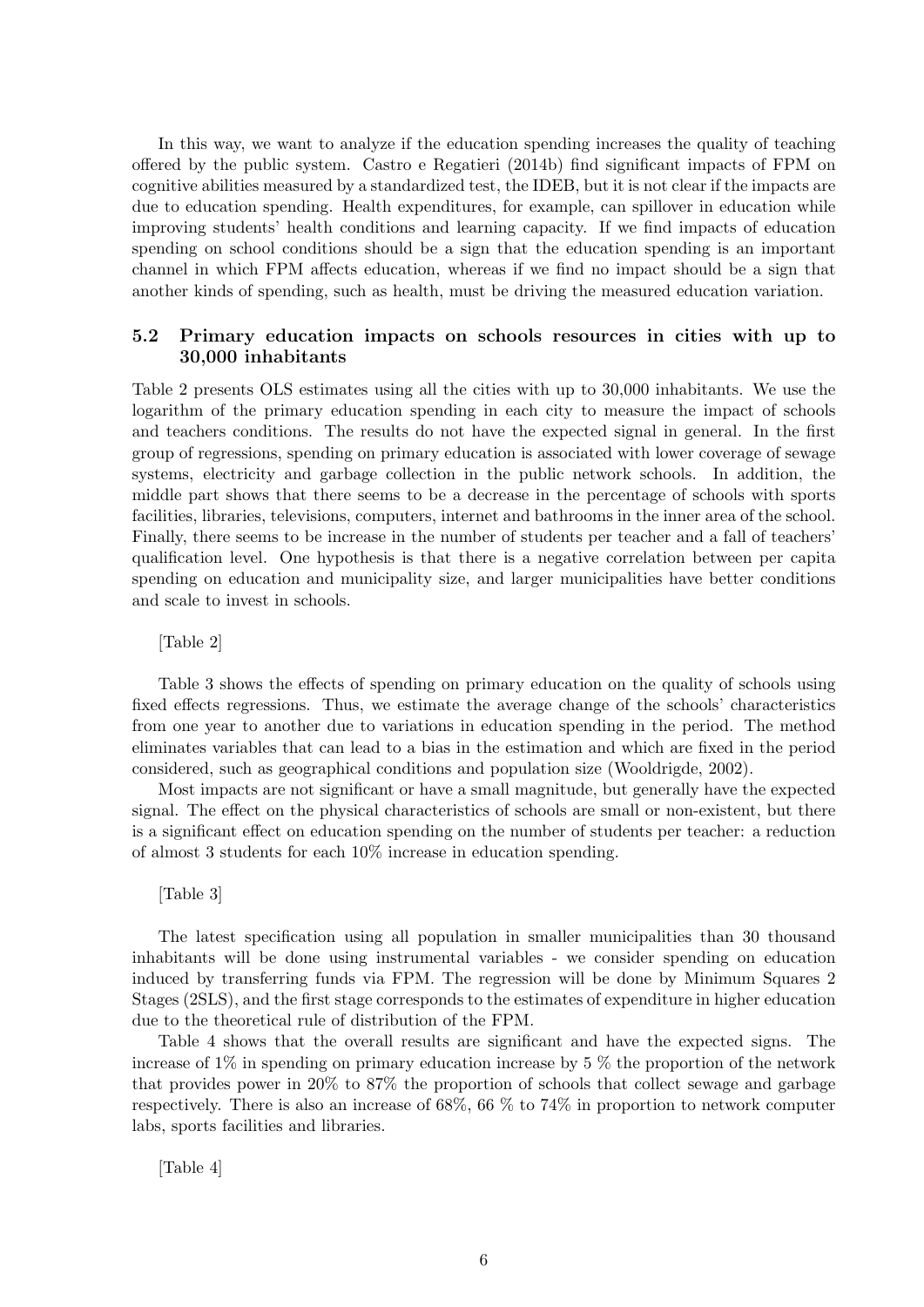### 5.3 Primary education RDD impacts on public schools and teachers' characteristics

The following Tables 5-8 show the 2SLS estimated effect of primary education spending on the school and teachers' characteristics for each of the population thresholds. The instrument is the theoretical FPM in the 500 inhabitants windows around the thresholds<sup>2</sup>. We use the percentage of schools with each of the resources as dependent variable, or the percentage of teachers with each of the qualification level, as dependent variables, and we use the logarithm of primary education spending as independent variable in the second stage. we also make regressions using the number of students per teacher and the number of computers as dependent variable.

We present the results for thresholds 1 to 4 in the Tables 5-8, respectively. For all the thresholds, there are no impacts of primary education spending on teachers' qualification and on the schools of this level. The results are quite different of those estimated by OLS and FE with all the data. These robust estimates do not indicate effects of public education spending on school resources, although the literature points to FPM impacts on education quality. One explanation is that other kind of expenditures is driving the FPM effect, as health expenditures. It is disturbing that the increase in education spending is not being spent on school resources and teachers qualification, which could increase the teaching quality and is a good indicative, although preliminary, that increase education spending do not impact on education quality.

[Table 5] [Table 6] [Table 7] [Table 8]

# 6 Conclusions

We estimate the impacts of primary education spending on schools's structures and teachers' qualification of this level. Many papers make this estimation for Brazil, but most of them lack on causal identification issues. We use the FPM transference discontinuities as instrument for exogenous shocks on local revenue and spending on education. We want to now if more money to education reverts on better teaching conditions in the public education system.

The results are not conclusive when we use all the municipalities with less than 30,000 inhabitants in OLS. In some cases the estimates have the opposite signals, because per capita FPM and education spending is negative correlated with local population, and smaller cities have worst schools and teachers' conditions. When we use FE and 2SLS there is in general a positive impact of education spending on schools' conditions.

The robust estimates uses the FPM population rule that generates discontinuities in the transfers as the principal identification hypothesis for causal inference. In the cities with population near the thresholds, the impacts of education spending on public teaching quality, measured by schools' structure and teachers' qualification, are not significant for all the thresholds and variables.

A particular explanation that should be explored latter is that education spending, even when increased, is wasted on others ways that to not improve education teaching. That is reasonable because small cities have worst structure conditions and it is hard to attract more qualified teachers to them. The competition between schools and teachers are very restricted

<sup>&</sup>lt;sup>2</sup>We use alternative estimation windows with 250 and 1,000 inhabitants around the thresholds, but the results are not substantially different.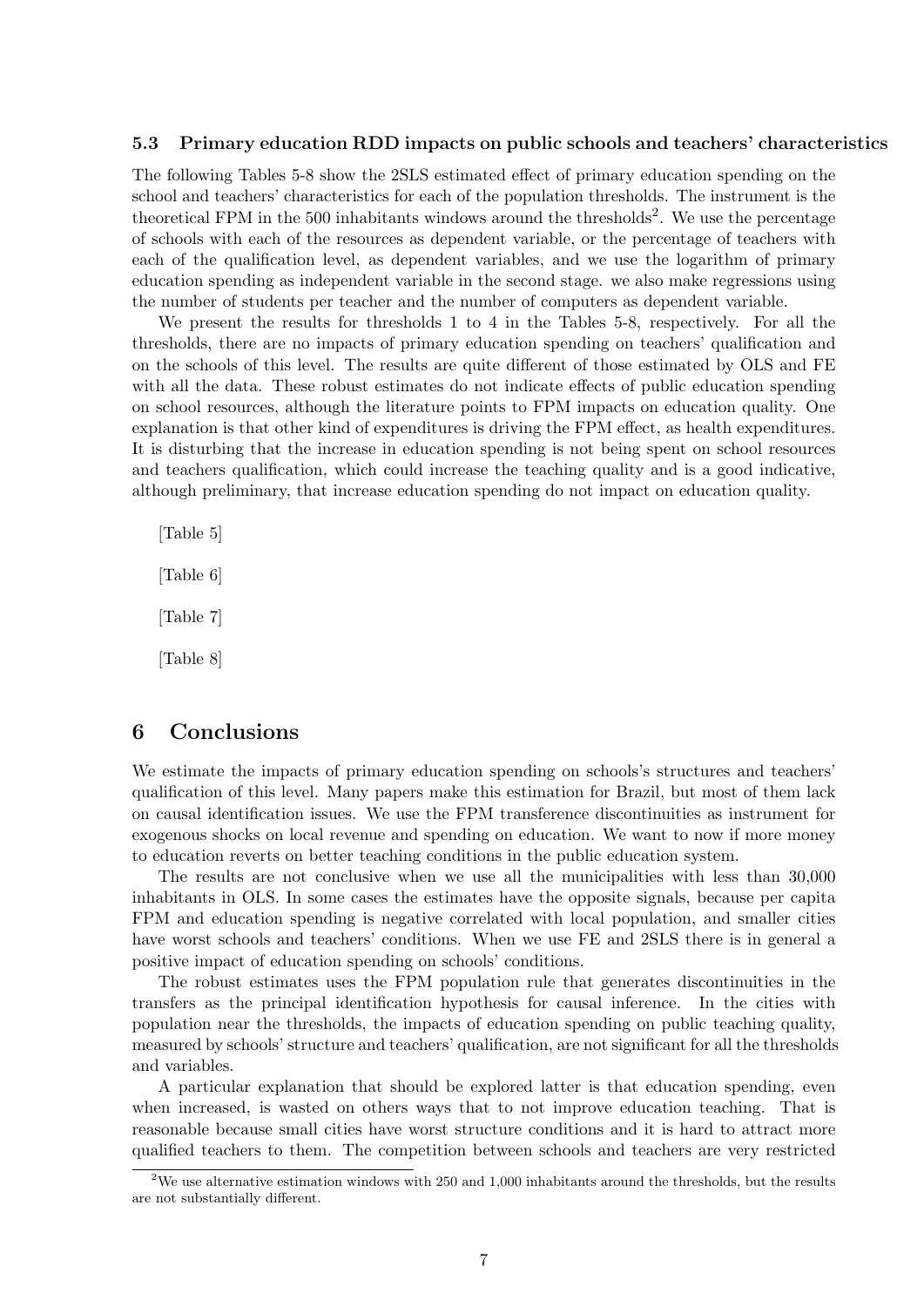in there areas, in such a way that extra money to education may be deviated to rent-seeking activities.

# References

- [1] Angrist, J., Lavy, V. (1999) Using Maimonides' Rule To Estimate The Effect Of Class Size On Scholastic Achievement The Quarterly Journal of Economics, MIT Press, vol. 114(2), 533-575, Maio
- [2] Angrist, J., and S. Pischke (2008), Mostly Harmless Econometrics: An Empiricists' Companion Princeton University Press, Princeton, NJ.
- [3] Brollo, F., Nannicini, T., Perotti, R., Tabellini, G. (2013) The Political Resource Curse American Economic Review, 103(5): 1759-96.
- [4] Campos, B. C., Cruz, B. P. A. (2009) Impactos do Fundeb sobre a qualidade do ensino básico público: uma análise para os municípios do estado do Rio de Janeiro Rev. Adm. Pública [online] vol.43, n.2 [cited 2014-06-21], pp. 371-393
- [5] Castro, M., Regatieri, R. (2014a) Impacto do Fundo de Participação dos Municípios sobre os gastos municipais por função e subfunção: análise através de uma regress˜ao em descontinuidade Working Paper
- [6] Castro, M., Regatieri, R. (2014b) Mais dinheiro, mais qualidade? Impacto do Fundo de Participação dos Municípios sobre taxa de aprovação, notas na prova Brasil e IDEB Working Paper
- [7] Diaz, M. D. M. (2012) Qualidade do gasto p´ublico municipal em ensino fundamental no Brasil. Rev. Econ. Polit , vol.32, n.1 [cited 2014-06-21], pp. 128-141
- [8] Epple, D., Romano, R. (1998) Competition between Private and Public Schools, Vouchers and Peer-Group Eects American Economics Review. Vol. 88 (1), pp. 33-62
- [9] Epple, D., Romano, R. (2004) Competition between private and public schools: testing stratification and pricing predictions Journal of Public Economics, Volume 88, Issues 7–8, July 2004, Pages 1215-1245
- [10] Epple, D. Newlon, E., Romano, R. (2002) Ability tracking, school competition, and the distribution of educational benefits Journal of Public Economics, Volume 83, Issue 1, January 2002, Pages 1-48
- [11] Gordon, N. (2004) Do federal grants boost school spending? Evidence from Title I Journal of Public Economics, Elsevier, vol. 88(9-10), pages 1771-1792, August.
- [12] Haegeland, T., Raaum, O., Salvanes, K. G. (2012)) Pennies from heaven: Using exogenous tax variation to identify effects of school resources on pupil achievement Economics of Education Review, 31(5), 601-614
- [13] Hakkinen, I., Kirjavainen, T., Uusitalo, R. (2003) School resources and student achievement revisited: New evidence from panel data Economics of Education Review, 22(3), 329-335
- [14] Hanushek, E. A. (2006) School Resources Handbook of the Economics of Education, Vol. 2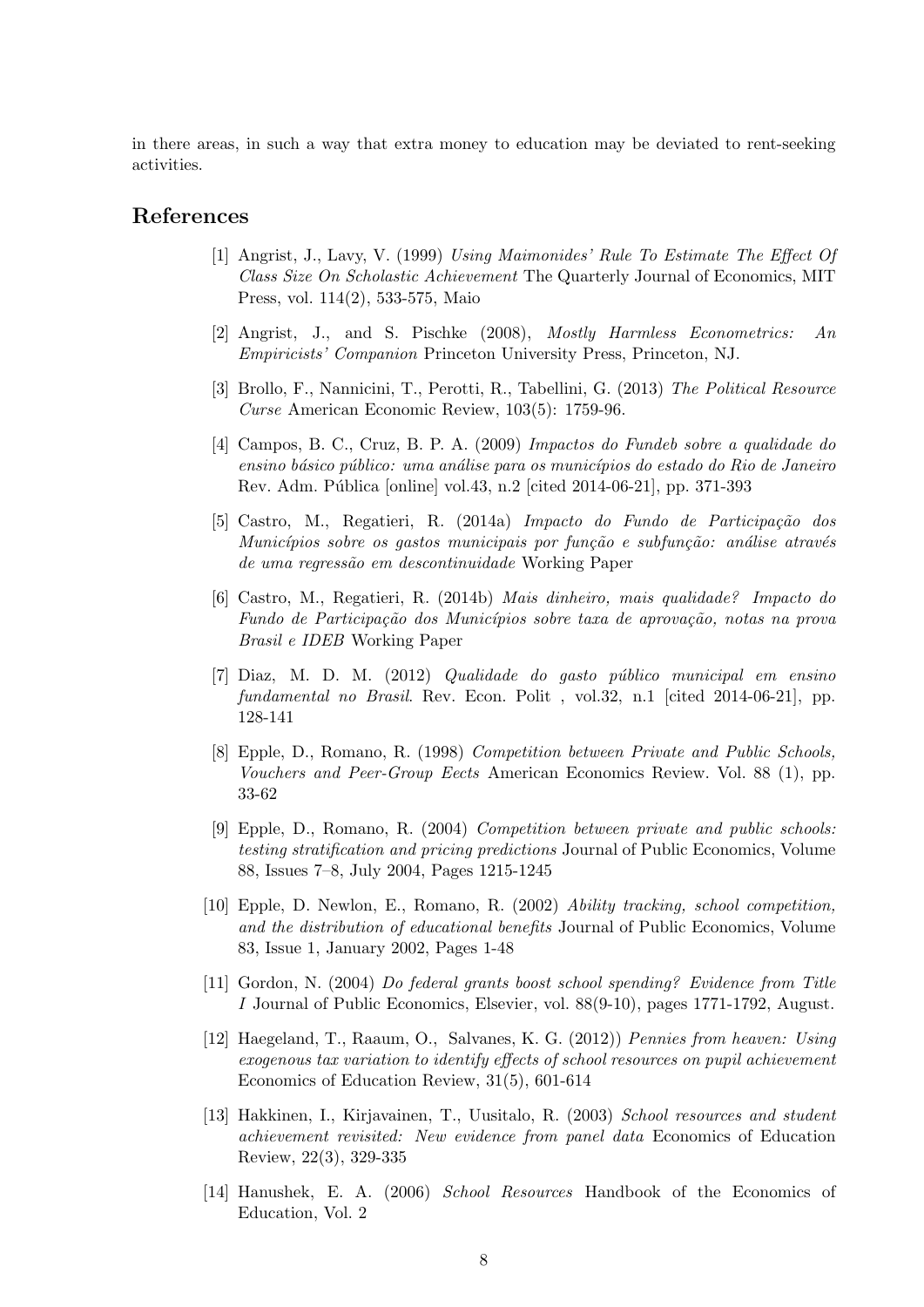- [15] Assessing the E§ects of School Resources on Student Performance: An Update Educational Evaluation and Policy Analysis, Vol. 19, No.2, pp. 141-164
- [16] Holmlund, H., McNally, S., Viarengo, M. (2010) Does money matter for schools? Economics of Education Review, 29(6), 1154-1164. Holmlund, H., McNally, S., Viarengo, M. (2010). Does money matter for schools?. Economics of Education Review, 29(6), 1154-1164.
- [17] Imbens, G., Wooldridge, J. (2009) Recent Developments in the Econometrics of Program Evaluation Journal of Economic Literature 47 1 5-86
- [18] Imbens, G., Lemieux, T. (2007) Regression Discontinuity Designs: A Guide to Practice NBER Technical Working Papers. National Bureau of Economic Research, Inc.
- [19] Krueger, A. (1999) Experimental Estimates of Education Production Functions The Quarterly Journal of Economics (1999) 114 (2): 497-532
- [20] Litschig, S. (2008) Intergovernmental Transfers and Elementary Education: Quasi-Experimental Evidence from Brazil Available at SSRN
- [21] Litschig, S., Morrison, K. (2012) Government Spending and Re-election: Quasi-Experimental Evidence from Brazilian Municipalities 515, Barcelona Graduate School of Economics. Working Papers
- [22] Litschig, S. (2012) Are rules-based government programs shielded from special-interest politics? Evidence from revenue-sharing transfers in Brazil Journal of Public Economics, v. 96, n. 11-12, p. 1047-1060, Dec.
- [23] Mation, L.; Miranda, R. B.; Monasterio, L. M. (2012) Multiplicai-vos e crescei: FPM, emancipação e crescimento econômico municipal IPEA
- [24] Mccrary, J. (208) Manipulation of the running variable in the regression discontinuity design: a density test Journal of econometrics, v. 142, n. 2, p. 698-714
- $[25]$  Mendes, C. C., Sousa, M. C.  $(2006)$  *Estimando a demanda por serviços públicos* nos municípios brasileiros Rev. Bras. Econ. vol.60, n.3, pp. 281-296
- [26] Menezes-Filho, N., Pazello, E. T. (2004) Does money in schools matter? Evaluating the effects of  $FUNDEF$  on wages and test scores in Brazil. Seminatios: Departamento de Economia, PUC-RIO. Maio.
- [27] Menezes-Filho, N. (2007) Os Determinantes do Desempenho Escolar do Brasil Instituto Todos Pela Educação
- [28] Menezes-Filho, N., Amaral, L. F. L. (2008) A Relação entre Gastos Educacionais e Desempenho Escolar ANPEC - Associação Nacional dos Centros de Pósgraduação em Economia
- [29] Ministério da Fazenda (2012) O que você precisa saber sobre as transferências  $constitucionais e legais: Fundo de Participação dos Municípios - FPM Secretária$ do Tesouro Nacional, Cartilha do FPM
- [30] Monastério, L. (2013) O FPM e a Estranha Distribuição da População dos Pequenos Municípios Brasileiros Texto para discussão 1818, IPEA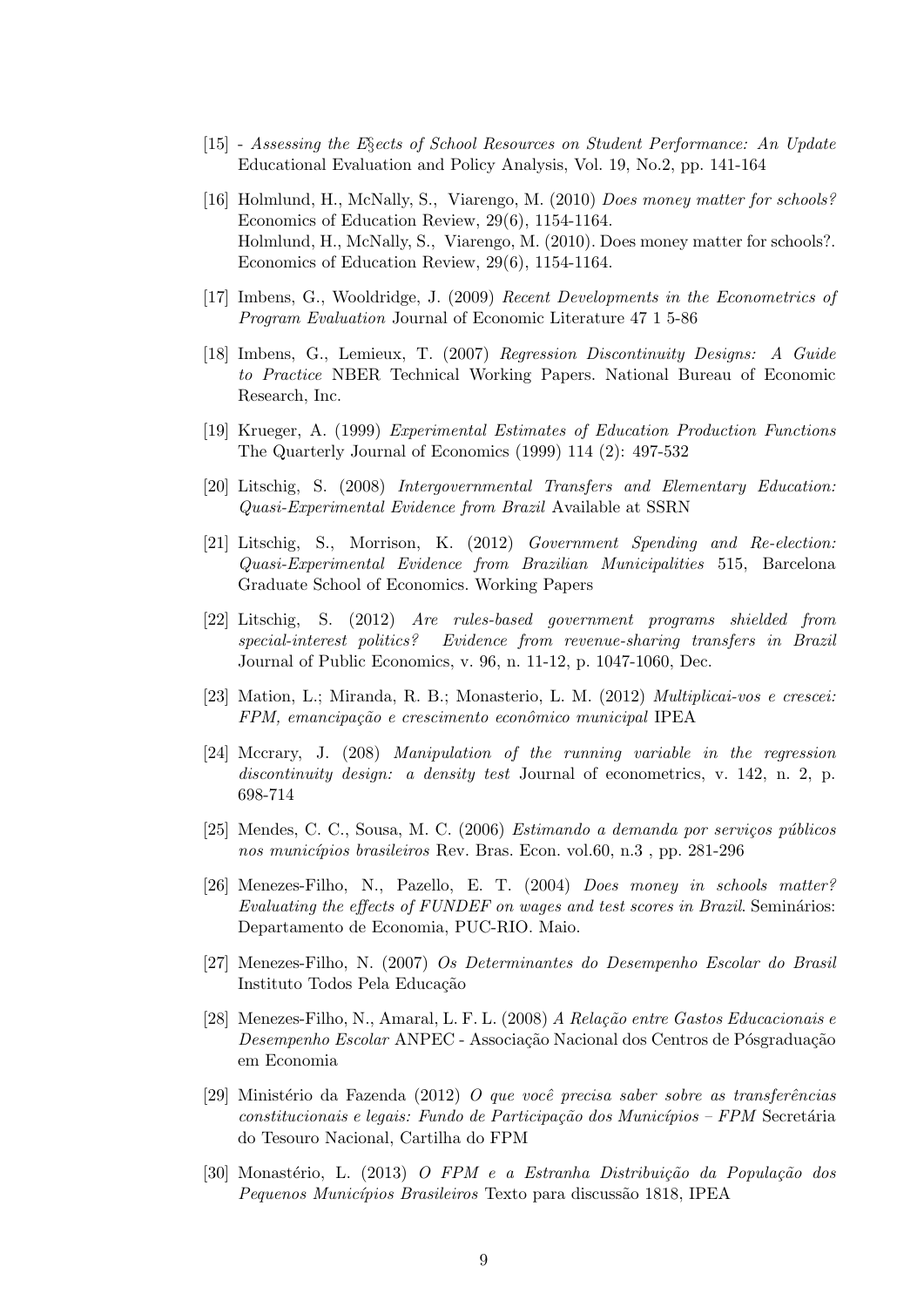- [31] Ribeiro, M. B., Rodrigues Jr., W. (2006) *Eficiência do gasto público na América* Latina, Boletim de Desenvolvimento Fiscal, n. 3: 43-56.
- [32] Rocha, F., Duarte, J., Gadelha, S., Oliveira, P., Pereira, L. (2013) É possível atingir as metas para a educação sem aumentar os gastos? Uma análise para os municípios brasileiros. Secretária do Tesouro Nacional, Texto para discussão n15
- [33] Sakurai, S. (2013) Efeitos assimétricos das transferências Governamentais sobre os gastos públicos locais: Evidências em painel para os municípios brasileiros pesquisa e planejamento econômico — ppe — v.  $43$  — n.  $2$  — ago.
- [34] Soares, F.; Alves, M. (2012) O nível socioeconômico das escolas de educação básica brasileiras Grupo de Avaliação e Medidas Educacionais (GAME) da Universidade Federal de Minas Gerais (UFMG)
- [35] Van der Klaauw, Wilbert (2008) Breaking the link between poverty and low student achievement: An evaluation of Title I Journal of Econometrics, Elsevier, vol. 142(2), pages 731-756, February.
- [36] Wooldridge, J. (2002) Econometric Analysis of Cross Section and Panel Data MIT Press, Cambridge, MA



Figure 1: Local budget revenue, FPM and expenditures by function

Valores per capita atualizados para janeiro de 2014 pelo IPCA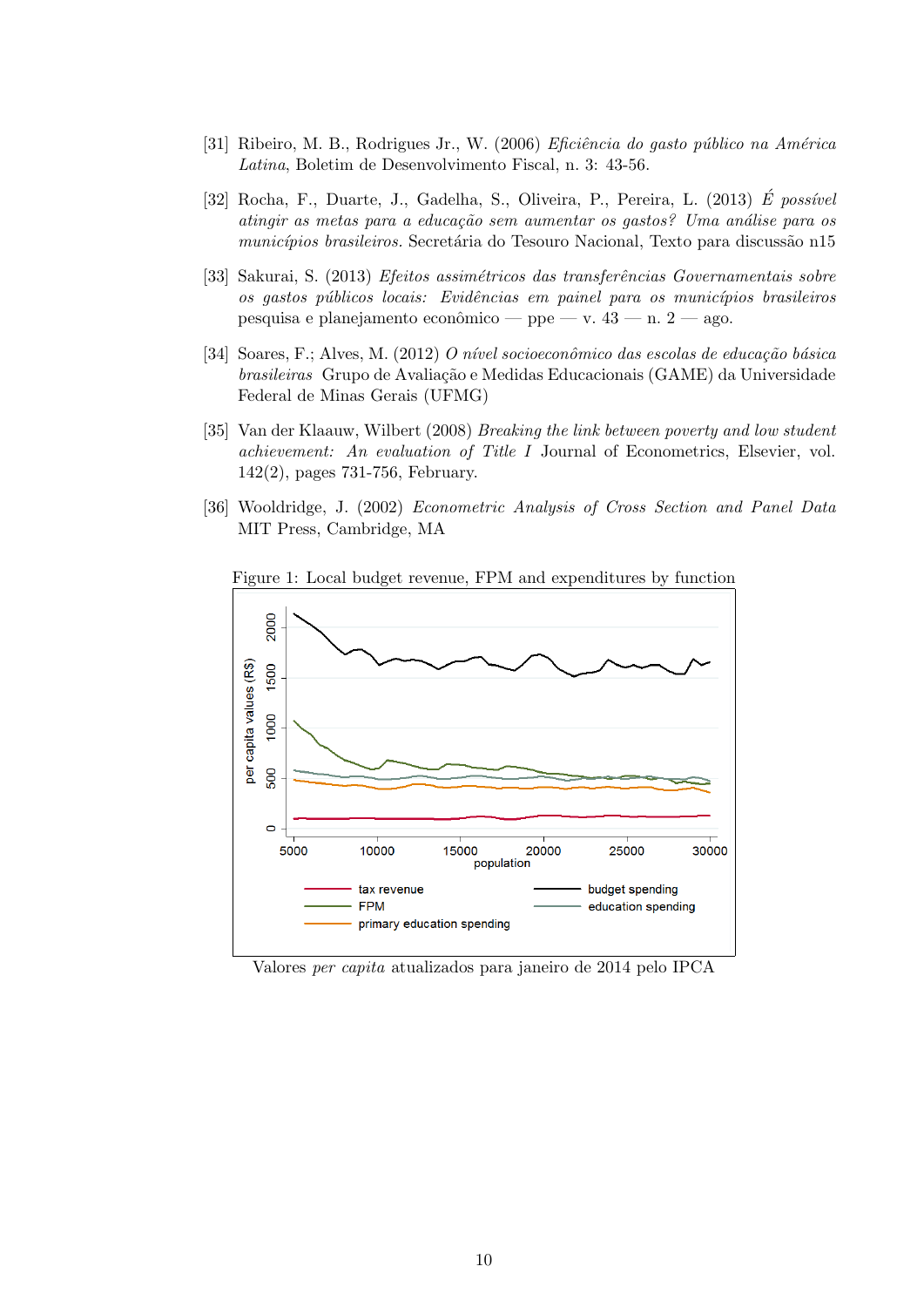

Figure 2: Class size - number of students per teacher

Figure 3: Percentage of public schools / teachers according to quality characteristics

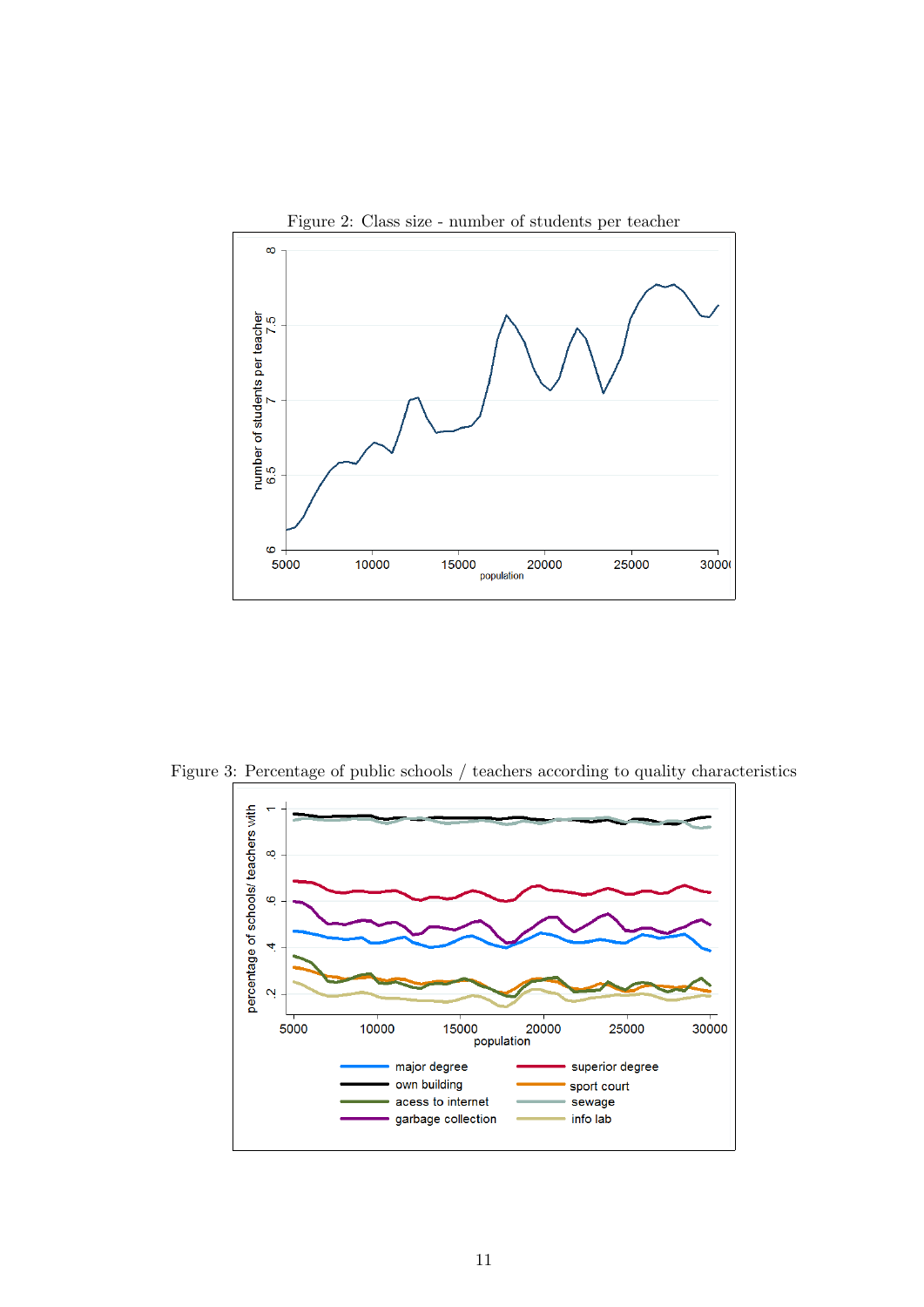

Figure 4: FPM municipal share and population

Figure 5: FPM distribution near the population thresholds

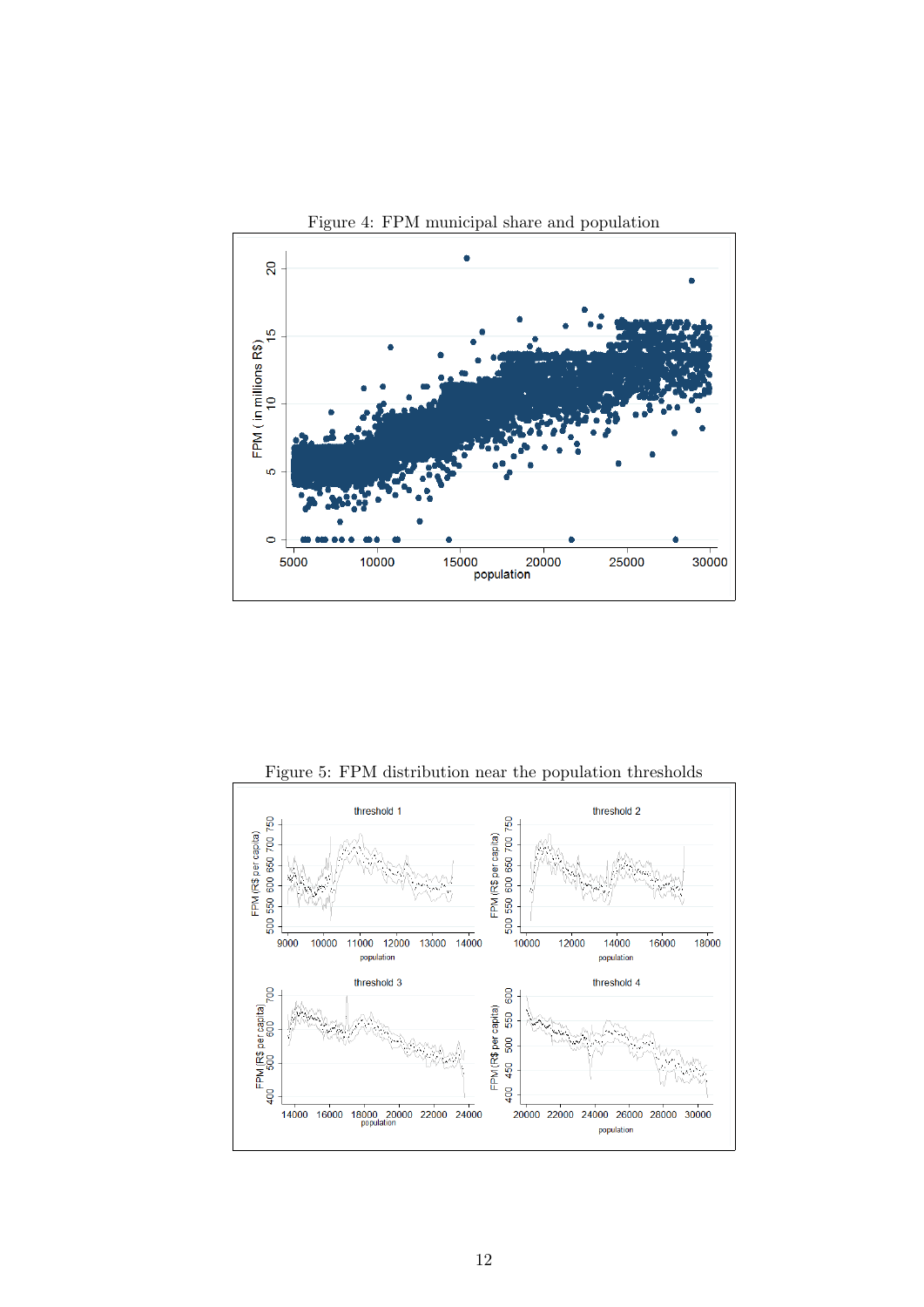|                       |           | education level         |                |                |           |                         |
|-----------------------|-----------|-------------------------|----------------|----------------|-----------|-------------------------|
| $R\$/R\$              | education | primary                 | secondary      | professional   | high      | childhood               |
| threshold 1: $10,188$ |           |                         |                |                |           |                         |
| <b>FPM</b>            | $0.81***$ | $0.61***$               | $\overline{0}$ | $\theta$       | $0.02***$ | $0.11^{***}$            |
| $\mathbf{R}^2$        | 0.03      | 0.05                    | 0              | $\overline{0}$ | $\bullet$ | $\ddot{\phantom{0}}$    |
| Obs                   | 1487      | 1487                    | 1487           | 1487           | 1487      | 1487                    |
|                       |           |                         |                |                |           |                         |
| threshold $2: 13,584$ |           |                         |                |                |           |                         |
| <b>FPM</b>            | $0.84***$ | $0.69***$               | 0.01           | $\theta$       | $0.01***$ | $0.10^{***}$            |
| $\mathbf{R}^2$        | 0.09      | 0.08                    |                | $\Omega$       | $\bullet$ | $\cdot$                 |
| Obs                   | 1079      | 1079                    | 1079           | 1079           | 1079      | 1079                    |
|                       |           |                         |                |                |           |                         |
| threshold $3: 16,980$ |           |                         |                |                |           |                         |
| <b>FPM</b>            | $1.13***$ | $0.89^{\overline{***}}$ | 0.01           | 0.01           | $0.03*$   | $0.09^{\overline{***}}$ |
| $\mathbf{R}^2$        | 0.06      | 0.08                    | $\overline{0}$ | $\theta$       |           | $\ddot{\phantom{0}}$    |
| Obs                   | 807       | 807                     | 807            | 807            | 807       | 807                     |
|                       |           |                         |                |                |           |                         |
| threshold 4: $22,772$ |           |                         |                |                |           |                         |
| <b>FPM</b>            | $1.40***$ | $1.06***$               | $\overline{0}$ | $-0.01$        | $-0.02$   | $0.18***$               |
| $\mathbf{R}^2$        | 0.07      |                         | 0.01           | $\Omega$       | 0.03      | $\cdot$                 |
| Obs                   | 530       | 530                     | 530            | 530            | 530       | 530                     |

Table 1: Impacts of FPM on education spending - RDD estimates

 $*p < 0.10, **p < 0.05, **p < 0.01$  We use per capita values of FPM, in logarithm.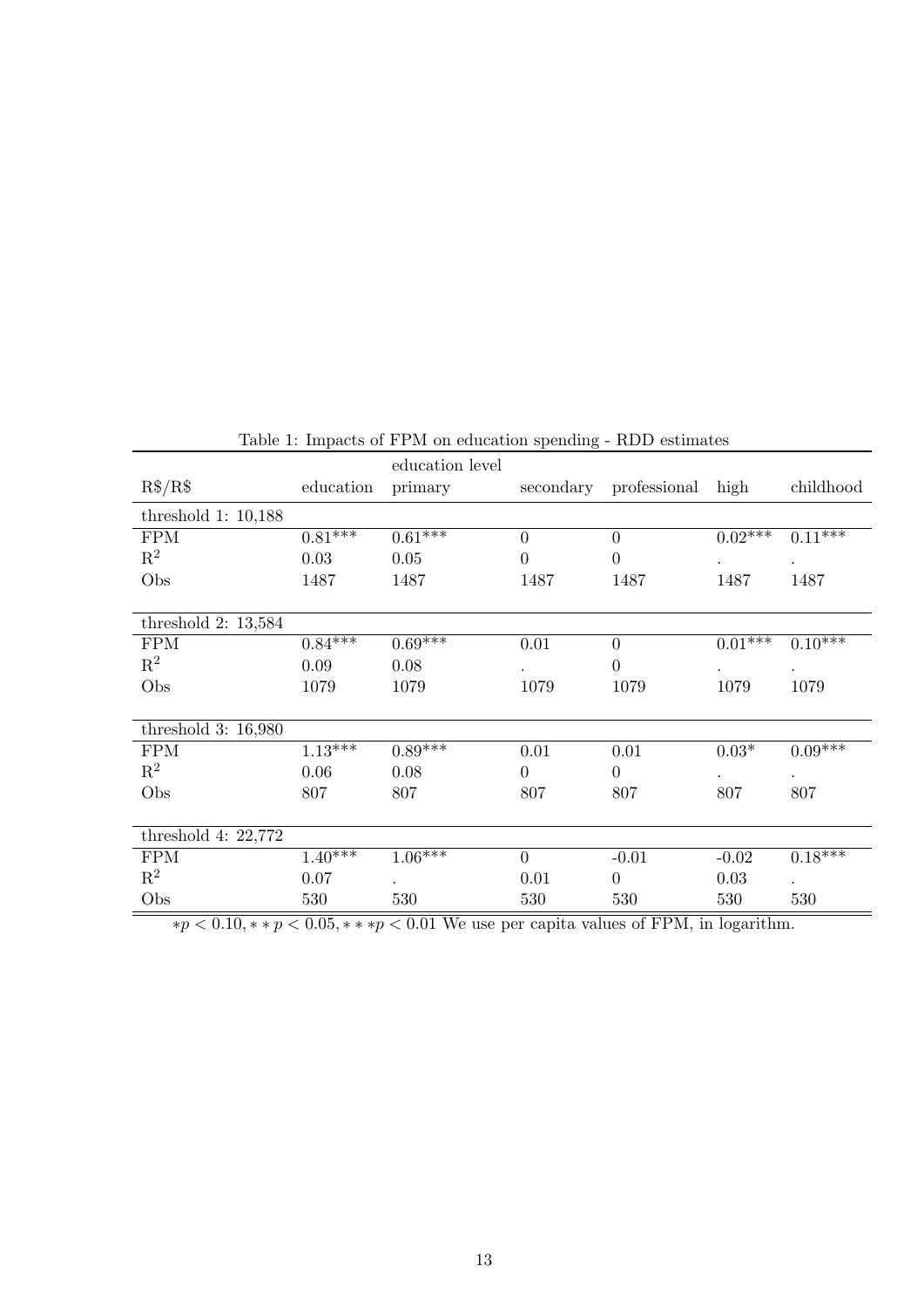|                   | schools' services              |                         |            |              |                             |                     |                  |
|-------------------|--------------------------------|-------------------------|------------|--------------|-----------------------------|---------------------|------------------|
|                   | alimentation                   | sewage                  | water      | light        | garbage collection lab info |                     |                  |
| primary education | $0.01***$                      | $-0.03***$              | $-0.00*$   | $-0.04***$   | $-0.11***$                  | $-0.02***$          | $-0.07***$       |
| population        | $-0.00***$                     | $-0.00***$              | $-0.00***$ | $-0.00***$   | $-0.00***$                  | $-0.00***$          | $-0.00***$       |
| pop <sup>2</sup>  | $0.00***$                      | $0.00***$               | $0.00***$  | $0.00***$    | $0.00***$                   | $0.00***$           | $0.00***$        |
| constant          | $0.91***$                      | $1.15***$               | $1.01***$  | $1.26***$    | $1.53***$                   | $1.12***$           | $0.90***$        |
| $\mathbf{R}^2$    | 0.08                           | 0.01                    | 0.01       | 0.04         | 0.06                        | 0.02                | 0.04             |
| Obs               | 12445                          | 12445                   | 12445      | 12445        | 12445                       | 12445               | 12445            |
|                   | schools' structure             |                         |            |              |                             |                     |                  |
|                   | sport court                    | biblio                  | tv         | tv projector | number pc                   | internet            |                  |
| primary education | $-0.09***$                     | $-0.12***$              | $-0.10***$ | $-0.10***$   | $-1.05***$                  | $-0.11***$          | $-0.07***$       |
| population        | $-0.00***$                     | $-0.00***$              | $-0.00***$ | $-0.00***$   | $-0.00***$                  | $-0.00***$          | $-0.00***$       |
| pop <sup>2</sup>  | $0.00***$                      | $0.00***$               | $0.00***$  | $0.00***$    | $0.00***$                   | $0.00***$           | $0.00***$        |
| constant          | $1.07***$                      | $1.40***$               | $1.52***$  | $1.23***$    | $14.79***$                  | $1.23***$           | $1.41***$        |
| $\mathbf{R}^2$    | 0.04                           | 0.07                    | 0.06       | 0.07         | 0.04                        | 0.04                | 0.04             |
| Obs               | 12445                          | 12445                   | 12445      | 12445        | 12445                       | 12445               | 12445            |
|                   |                                | teacher's qualification |            |              |                             |                     |                  |
|                   | number of students per teacher | major degree            | bachelor   | secondary    | primary                     | professional course |                  |
| primary education | $0.43***$                      | $\overline{0}$          | $-0.12***$ | $0.12***$    | $0.00***$                   | $-0.06***$          | $-0.00*$         |
| population        | $0.00***$                      | $-0.00***$              | $-0.00***$ | $0.00***$    | $0.00***$                   | $-0.00**$           | $-0.00***$       |
| pop <sup>2</sup>  | $-0.00***$                     | $0.00***$               | $0.00***$  | $-0.00***$   | $-0.00***$                  | $0.00**$            | $0.00***$        |
| constant          | $2.17***$                      | $0.58***$               | $1.67***$  | $-0.65***$   | $-0.02***$                  | $1.01***$           | $0.01***$        |
| $\mathbf{R}^2$    | 0.08                           | 0.01                    | $0.08\,$   | $0.08\,$     | $\overline{0}$              | $\boldsymbol{0}$    | $\boldsymbol{0}$ |
| Obs               | 12445                          | 12445                   | 12445      | 12445        | 12445                       | 12445               | 12445            |

Table 2: Impacts of primary education spending on public schools conditions - OLS with all the data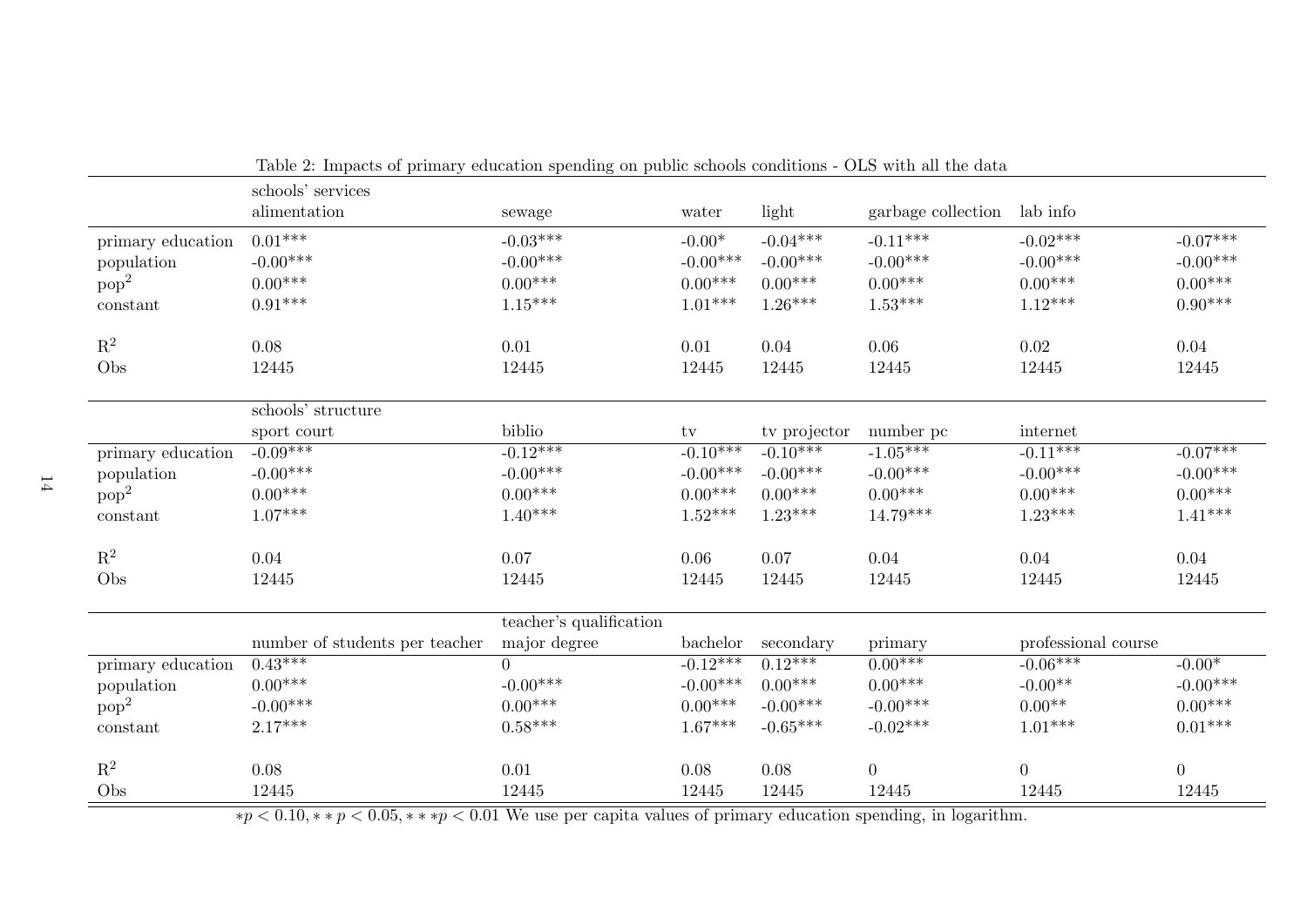|                                                                 | Table 9. Impacts of primary education spending on public schools conditions - I L with an the data |                                                        |                                                        |                                                  |                                                   |                                                        |                                                   |
|-----------------------------------------------------------------|----------------------------------------------------------------------------------------------------|--------------------------------------------------------|--------------------------------------------------------|--------------------------------------------------|---------------------------------------------------|--------------------------------------------------------|---------------------------------------------------|
|                                                                 | schools' services<br>alimentation                                                                  | sewage                                                 | water                                                  | light                                            | garbage collection                                | lab info                                               |                                                   |
| primary education<br>population<br>pop <sup>2</sup><br>constant | $0.02***$<br>$-0.00***$<br>$0.00***$<br>$0.88***$                                                  | $\overline{0}$<br>$-0.00***$<br>$0.00***$<br>$0.97***$ | $\overline{0}$<br>$-0.00***$<br>$0.00***$<br>$1.00***$ | $0.00**$<br>$-0.00***$<br>$0.00***$<br>$0.97***$ | $0.01***$<br>$-0.00***$<br>$0.00***$<br>$0.67***$ | $\overline{0}$<br>$-0.00***$<br>$0.00***$<br>$0.99***$ | $0.02***$<br>$-0.00***$<br>$0.00***$<br>$0.31***$ |
| Obs                                                             | 12445                                                                                              | 12445                                                  | 12445                                                  | 12445                                            | 12445                                             | 12445                                                  | 12445                                             |
|                                                                 | schools' structure                                                                                 |                                                        |                                                        |                                                  |                                                   |                                                        |                                                   |
|                                                                 | sport court                                                                                        | biblio                                                 | tv                                                     | tv projector                                     | number pc                                         | internet                                               |                                                   |
| primary education                                               | $\theta$                                                                                           | $-0.05***$                                             | $0.03***$                                              | $0.01***$                                        | $0.46***$                                         | $0.02***$                                              | $\boldsymbol{0}$                                  |
| population                                                      | $-0.00***$                                                                                         | $-0.00***$                                             | $-0.00***$                                             | $-0.00***$                                       | $-0.00***$                                        | $-0.00***$                                             | $-0.00***$                                        |
| pop <sup>2</sup>                                                | $0.00***$                                                                                          | $0.00***$                                              | $0.00***$                                              | $0.00***$                                        | $0.00***$                                         | $0.00***$                                              | $0.00***$                                         |
| constant                                                        | $0.42***$                                                                                          | $0.92***$                                              | $0.67***$                                              | $0.48***$                                        | $4.60***$                                         | $0.38***$                                              | $0.95***$                                         |
| Obs                                                             | 12445                                                                                              | 12445                                                  | 12445                                                  | 12445                                            | 12445                                             | 12445                                                  | 12445                                             |
|                                                                 |                                                                                                    | teacher's qualification                                |                                                        |                                                  |                                                   |                                                        |                                                   |
|                                                                 | number of students per teacher                                                                     | major degree                                           | bachelor                                               | secondary                                        | primary                                           | professional course                                    |                                                   |
| primary education                                               | $-0.27***$                                                                                         | $\overline{0}$                                         | $-0.02***$                                             | $0.02***$                                        | $0.00**$                                          | $-0.06***$                                             | $\overline{0}$                                    |
| population                                                      | $0.00***$                                                                                          | $-0.00***$                                             | $-0.00***$                                             | $0.00***$                                        | $0.00**$                                          | $-0.00**$                                              | $-0.00***$                                        |
| pop <sup>2</sup>                                                | $-0.00***$                                                                                         | $0.00***$                                              | $0.00***$                                              | $-0.00***$                                       | $-0.00**$                                         | $0.00**$                                               | $0.00***$                                         |
| constant                                                        | $6.79***$                                                                                          | $0.58***$                                              | $0.98***$                                              | $0.01\,$                                         | $\boldsymbol{0}$                                  | $1.01***$                                              | $0.01***$                                         |
|                                                                 |                                                                                                    |                                                        |                                                        |                                                  |                                                   |                                                        |                                                   |
| Obs                                                             | 12445                                                                                              | 12445                                                  | 12445                                                  | 12445                                            | 12445                                             | 12445                                                  | 12445                                             |

Table 3: Impacts of primary education spending on public schools conditions - FE with all the data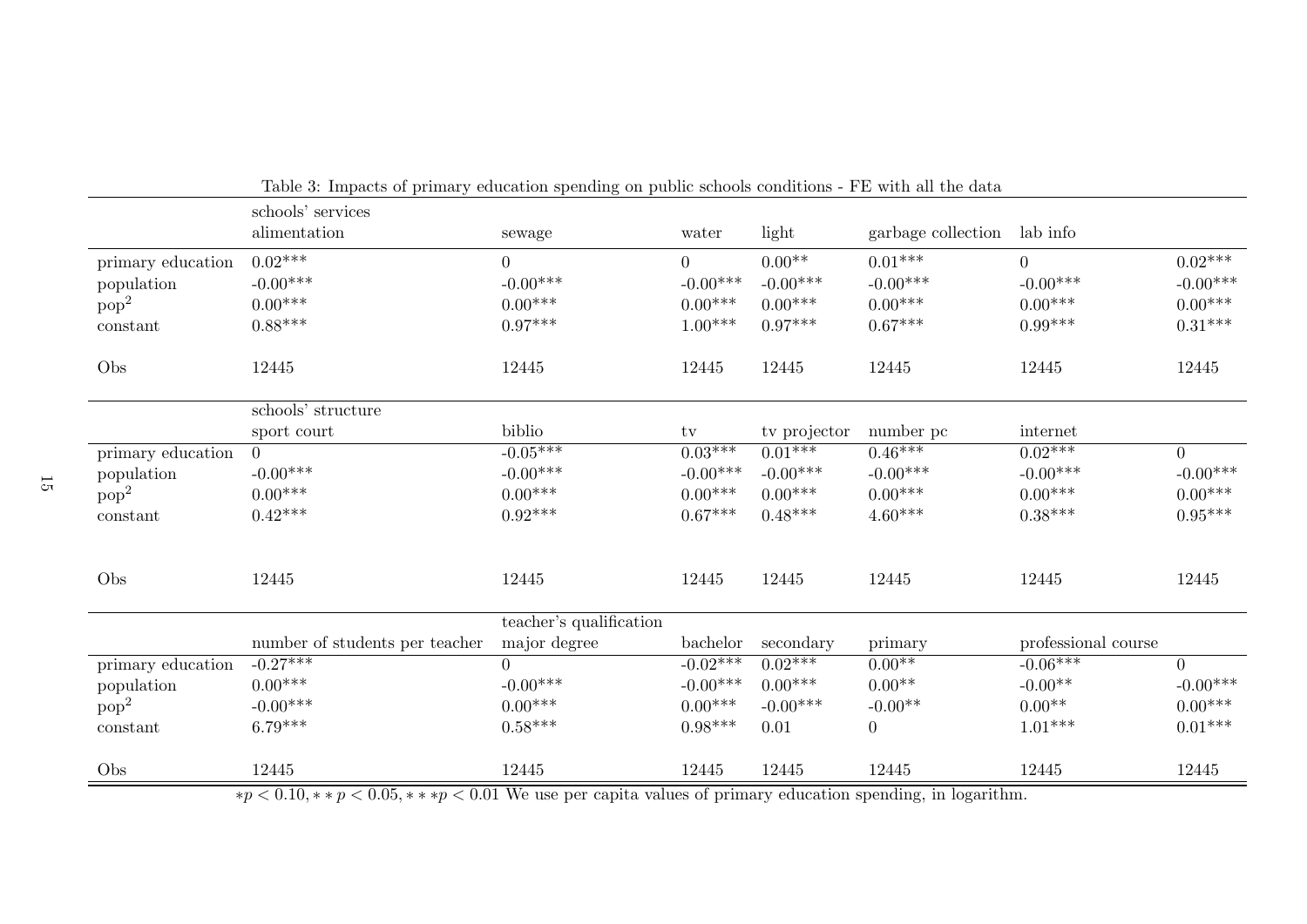|                   | rapio il impacco oi primary caucación openante on public señecio continuono<br>schools' services |                         |                        |              |                    |                     |                  |
|-------------------|--------------------------------------------------------------------------------------------------|-------------------------|------------------------|--------------|--------------------|---------------------|------------------|
|                   | alimentation                                                                                     | sewage                  | water                  | light        | garbage collection | lab info            |                  |
| primary education | $0.05***$                                                                                        | $0.20***$               | $\overline{0}$         | $0.18***$    | $0.87***$          | $0.11***$           | $0.68***$        |
| population        | $-0.00***$                                                                                       | $0.00***$               | $-0.00***$             | $0.00***$    | $0.00***$          | $0.00***$           | $0.00***$        |
| pop <sup>2</sup>  | $\overline{0}$                                                                                   | $-0.00***$              | $0.00***$              | $-0.00***$   | $-0.00***$         | $-0.00***$          | $-0.00***$       |
| constant          | $0.71***$                                                                                        | $-0.34**$               | $1.03***$              | $-0.17$      | $-4.81***$         | $0.26**$            | $-3.93***$       |
| Obs               | 12445                                                                                            | 12445                   | 12445                  | 12445        | 12445              | 12445               | 12445            |
|                   | schools' structure                                                                               |                         |                        |              |                    |                     |                  |
|                   | sport court                                                                                      | biblio                  | $\mathop{\mathrm{tv}}$ | tv projector | number pc          | internet            |                  |
| primary education | $0.66***$                                                                                        | $0.74***$               | $0.65***$              | $0.77***$    | $12.51***$         | $0.97***$           | $0.41***$        |
| population        | $0.00***$                                                                                        | $0.00***$               | $0.00***$              | $0.00***$    | $0.00***$          | $0.00***$           | $0.00***$        |
| pop <sup>2</sup>  | $-0.00***$                                                                                       | $-0.00**$               | $-0.00**$              | $-0.00***$   | $-0.00***$         | $-0.00***$          | $-0.00***$       |
| constant          | $-3.83***$                                                                                       | $-4.21***$              | $-3.32***$             | $-4.42***$   | $-73.12***$        | $-5.74***$          | $-1.72***$       |
| Obs               | 12445                                                                                            | 12445                   | 12445                  | 12445        | 12445              | 12445               | 12445            |
|                   |                                                                                                  | teacher's qualification |                        |              |                    |                     |                  |
|                   | number of students per teacher                                                                   | major degree            | bachelor               | secondary    | primary            | professional course |                  |
| primary education | $-4.27***$                                                                                       | $0.80***$               | $0.26***$              | $-0.25***$   | $-0.02***$         | $0.59***$           | $0.01***$        |
| population        | $\overline{0}$                                                                                   | $0.00***$               | $\boldsymbol{0}$       | $\Omega$     | $-0.00***$         | $0.00***$           | $\boldsymbol{0}$ |
| pop <sup>2</sup>  | $0.00***$                                                                                        | $-0.00***$              | $\overline{0}$         | 0            | $0.00***$          | $-0.00***$          | $\overline{0}$   |
| constant          | $32.64***$                                                                                       | $-4.59***$              | $-0.84***$             | $1.72***$    | $0.12***$          | $-3.22***$          | $-0.04***$       |
| Obs               | 12445                                                                                            | 12445                   | 12445                  | 12445        | 12445              | 12445               | 12445            |

Table 4: Impacts of primary education spending on public schools conditions - 2SLS with all the data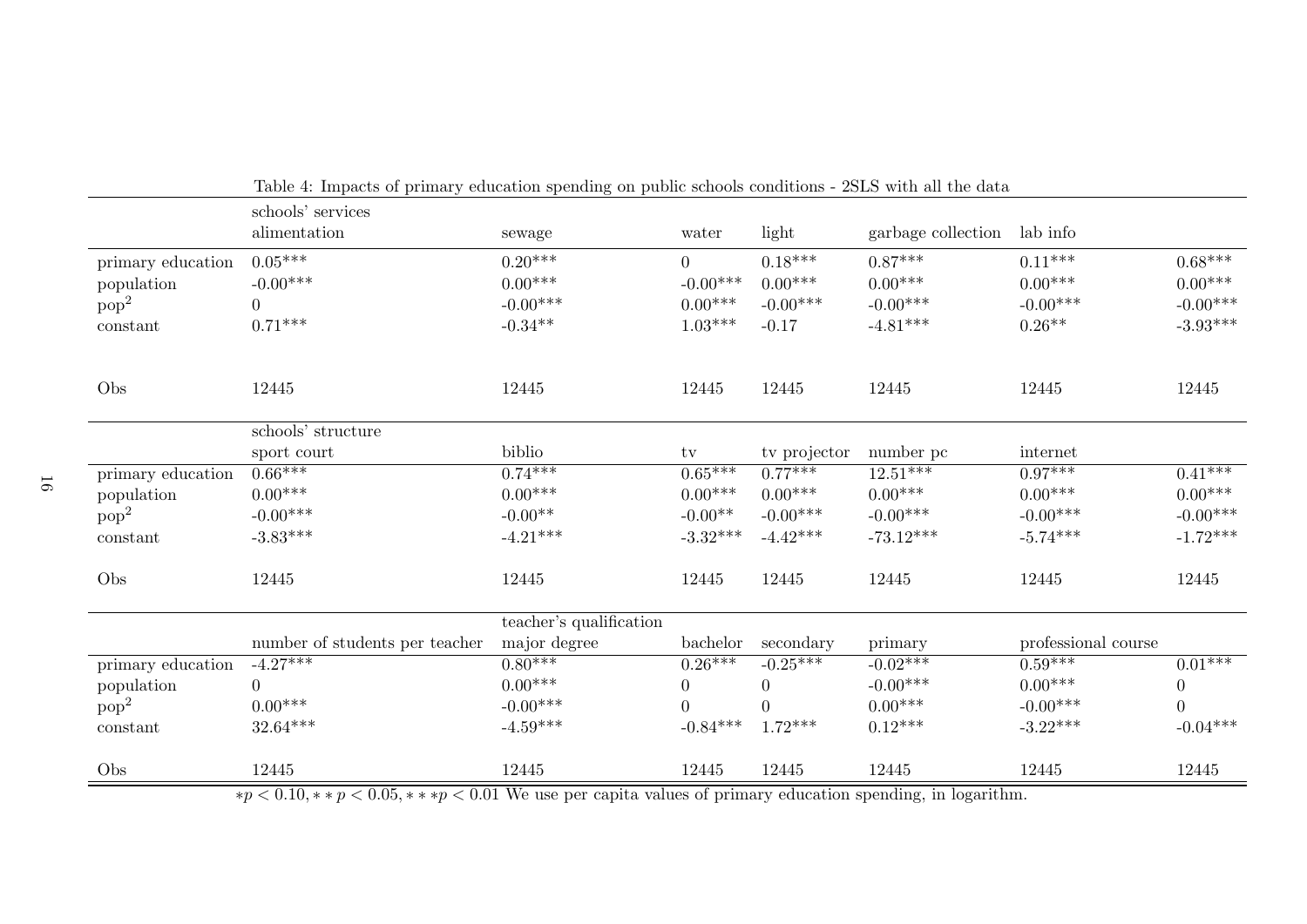|                   | schools' services              |                         |                  |                |                    |                     |
|-------------------|--------------------------------|-------------------------|------------------|----------------|--------------------|---------------------|
|                   | alimentation                   | sewage                  | water            | light          | garbage collection | lab info            |
| primary education | 0.13                           | 0.42                    | $-0.01$          | 0.3            | 0.53               | 0.44                |
| population        | $\theta$                       | $0.01\,$                | 0                | 0.01           | $0.01\,$           | $\overline{0}$      |
| pop <sup>2</sup>  | $\boldsymbol{0}$               | $\overline{0}$          | $\boldsymbol{0}$ | $\overline{0}$ | $\overline{0}$     | $\overline{0}$      |
| constant          | 5.34                           | $-31.48$                | $2.03*$          | $-26.85$       | $-56.67$           | $-22.01$            |
| Obs               | 461                            | 461                     | 461              | 461            | 461                | 461                 |
|                   | schools' structure             |                         |                  |                |                    |                     |
|                   | sport court                    | biblio                  | tv               | tv projector   | number pc          | internet            |
| primary education | $0.25\,$                       | 0.04                    | 0.08             | 0.22           | 8.08               | 0.77                |
| population        | $\boldsymbol{0}$               | $\overline{0}$          | $\overline{0}$   | $\overline{0}$ | 0.08               | 0.01                |
| pop <sup>2</sup>  | $\overline{0}$                 | 0                       | $\overline{0}$   | $\overline{0}$ | $\overline{0}$     | $\overline{0}$      |
| constant          | $-7.17$                        | $-2.24$                 | $-19.41$         | $-13.7$        | $-417.77$          | $-38.73$            |
| Obs               | 461                            | 461                     | 461              | 461            | 461                | 461                 |
|                   |                                | teacher's qualification |                  |                |                    |                     |
|                   | number of students per teacher | major degree            | bachelor         | secondary      | primary            | professional course |
| primary education | $-5.28$                        | 1.83                    | $-0.47$          | 0.5            | $-0.03$            | 1.72                |
| population        | 0.04                           | $\boldsymbol{0}$        | $-0.01$          | 0.01           | $\overline{0}$     | 0.03                |
| pop <sup>2</sup>  | $\overline{0}$                 | $\Omega$                | $\overline{0}$   | $\overline{0}$ | $\overline{0}$     | $\overline{0}$      |
| constant          | $-178.92$                      | 13.56                   | 29.51            | $-28.75$       | 0.25               | $-141.63$           |
|                   |                                |                         |                  |                |                    |                     |
| Obs               | 461                            | 461                     | 461              | 461            | 461                | 461                 |

Table 5: Impacts of primary education spending on public schools conditions - threshold 1

 $*p < 0.10, **p < 0.05, ***p < 0.01$  We use per capita values of primary education spending, in logarithm.

17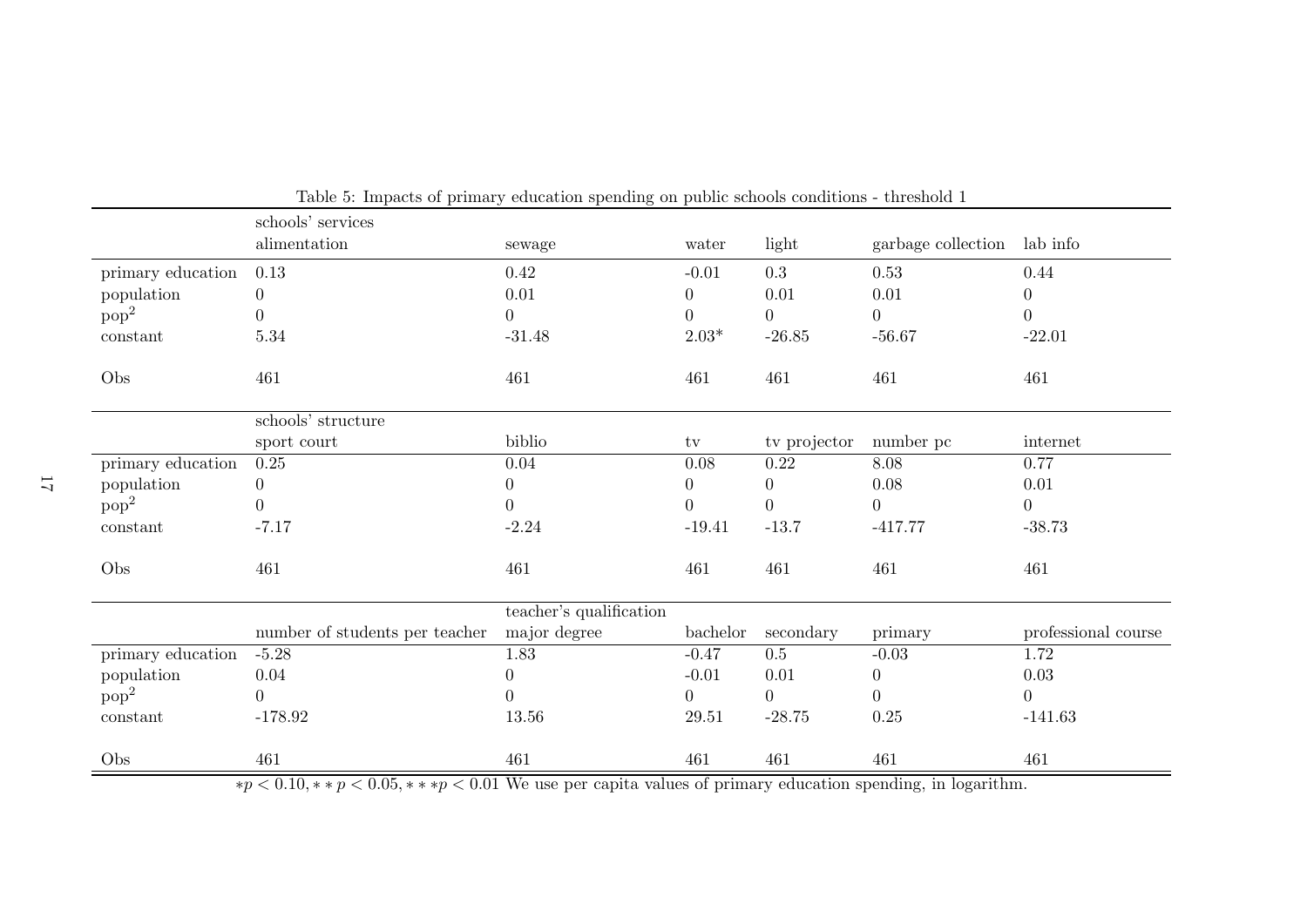|                   | Table 0. Impacts of primary equivation spending on public schools conditions - threshold 2<br>schools' services |                         |                     |                |                    |                     |
|-------------------|-----------------------------------------------------------------------------------------------------------------|-------------------------|---------------------|----------------|--------------------|---------------------|
|                   | alimentation                                                                                                    | sewage                  | water               | light          | garbage collection | lab info            |
| primary education | $-0.53$                                                                                                         | 1.64                    | $-0.08$             | 0.12           | 6.46               | 3.74                |
| population        | $-0.01$                                                                                                         | 0.01                    | $\overline{0}$      | $\overline{0}$ | 0.06               | 0.04                |
| pop <sup>2</sup>  | $\overline{0}$                                                                                                  | 0                       | $\overline{0}$      | $\theta$       | $\overline{0}$     | $\overline{0}$      |
| constant          | 59.77                                                                                                           | $-111.14$               | 2.46                | $-21.05$       | $-471.12$          | $-292.58$           |
| Obs               | 356                                                                                                             | 356                     | 356                 | 356            | 356                | 356                 |
|                   | schools' structure                                                                                              |                         |                     |                |                    |                     |
|                   | sport court                                                                                                     | biblio                  | $\operatorname{tv}$ | tv projector   | number pc          | internet            |
| primary education | 4.23                                                                                                            | 4.47                    | 3.81                | 4.34           | 96.39              | 4.44                |
| population        | 0.04                                                                                                            | 0.04                    | 0.04                | 0.04           | $0.97\,$           | $0.05\,$            |
| pop <sup>2</sup>  | $\boldsymbol{0}$                                                                                                | $\theta$                | $\overline{0}$      | $\overline{0}$ | $\overline{0}$     | $\overline{0}$      |
| constant          | $-297.21$                                                                                                       | $-332.76$               | $-285.35$           | $-330.06$      | $-7267.76$         | $-343.39$           |
| Obs               | 356                                                                                                             | 356                     | 356                 | 356            | 356                | 356                 |
|                   |                                                                                                                 | teacher's qualification |                     |                |                    |                     |
|                   | number of students per teacher                                                                                  | major degree            | bachelor            | secondary      | primary            | professional course |
| primary education | $-36.22$                                                                                                        | 3.86                    | $-1.43$             | 1.8            | $-0.37$            | 4.99                |
| population        | $-0.32$                                                                                                         | 0.04                    | $-0.01$             | 0.01           | $\overline{0}$     | 0.04                |
| pop <sup>2</sup>  | $\theta$                                                                                                        | 0                       | $\overline{0}$      | $\theta$       | $\boldsymbol{0}$   | $\overline{0}$      |
| constant          | 2401.55                                                                                                         | $-286.08$               | 69.32               | $-89.81$       | 21.49              | $-297.95$           |
| Obs               | 356                                                                                                             | 356                     | 356                 | 356            | 356                | 356                 |

Table 6: Impacts of primary education spending on public schools conditions - threshold 2

 $*p < 0.10, **p < 0.05, ***p < 0.01$  We use per capita values of primary education spending, in logarithm. We use the percentage municipal primary schools for each variable, except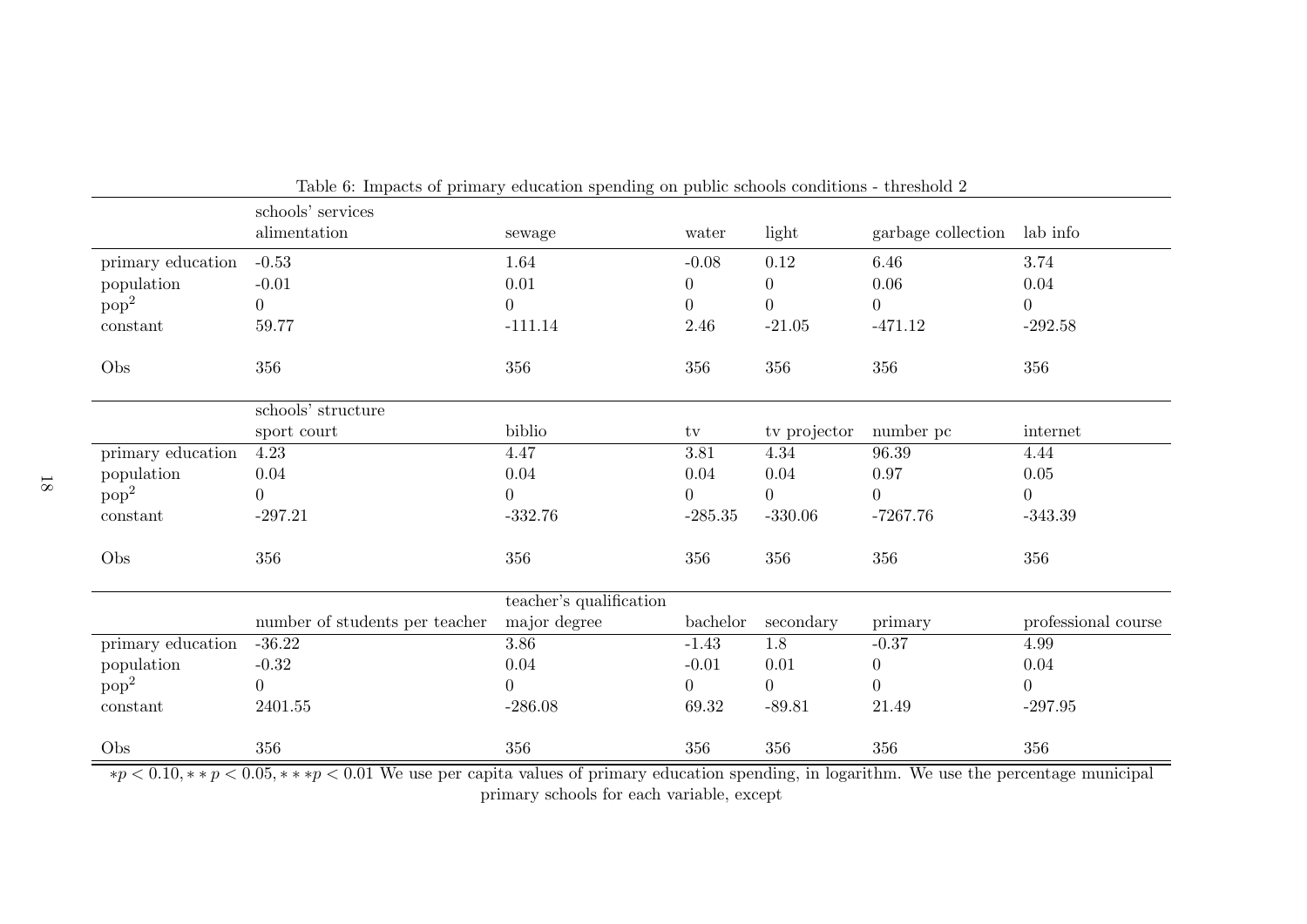|                   | schools' services              |                         |                |                  |                    |                     |
|-------------------|--------------------------------|-------------------------|----------------|------------------|--------------------|---------------------|
|                   | alimentation                   | sewage                  | water          | light            | garbage collection | lab info            |
| primary education | 0.05                           | $-0.13$                 | $-0.1$         | 0.13             | 0.72               | 0.31                |
| population        | $\boldsymbol{0}$               | 0                       | $\overline{0}$ | $\boldsymbol{0}$ | $-0.01$            | $\overline{0}$      |
| pop <sup>2</sup>  | $\overline{0}$                 | $\overline{0}$          | $\overline{0}$ | $\overline{0}$   | $\overline{0}$     | $\overline{0}$      |
| $\mbox{constant}$ | 12.73                          | 17.68                   | 5.18           | 34.3             | 57.73              | 13.35               |
| Obs               | $242\,$                        | 242                     | $242\,$        | $242\,$          | 242                | 242                 |
|                   | schools' structure             |                         |                |                  |                    |                     |
|                   | sport court                    | biblio                  | tv             | tv projector     | number pc          | internet            |
| primary education | $-0.04$                        | $-0.25$                 | 0.22           | $-0.04$          | 2.27               | $0.19\,$            |
| population        | $\overline{0}$                 | $\boldsymbol{0}$        | $-0.01$        | $-0.01$          | $-0.04$            | $\overline{0}$      |
| pop <sup>2</sup>  | $\overline{0}$                 | 0                       | $\overline{0}$ | $\overline{0}$   | $\overline{0}$     | $\overline{0}$      |
| constant          | $25.41\,$                      | 40.97                   | 106.25         | 67.31            | $303.92\,$         | 11.86               |
| Obs               | 242                            | 242                     | $242\,$        | 242              | 242                | 242                 |
|                   |                                | teacher's qualification |                |                  |                    |                     |
|                   | number of students per teacher | major degree            | bachelor       | secondary        | primary            | professional course |
| primary education | $-7.51$                        | $0.11\,$                | $-0.65$        | 0.65             | $\overline{0}$     | 0.18                |
| population        | 0.03                           | $\overline{0}$          | 0.01           | $-0.01$          | $\boldsymbol{0}$   | 0.01                |
| pop2              | $\overline{0}$                 | 0                       | $\overline{0}$ | $\overline{0}$   | $\boldsymbol{0}$   | $\overline{0}$      |
| constant          | $-224.29$                      | $-19.84$                | $-82.41$       | 84.75            | $-1.34$            | $-48.17$            |
| Obs               | 242                            | 242                     | $242\,$        | 242              | 242                | 242                 |

Table 7: Impacts of primary education spending on public schools conditions - threshold 3